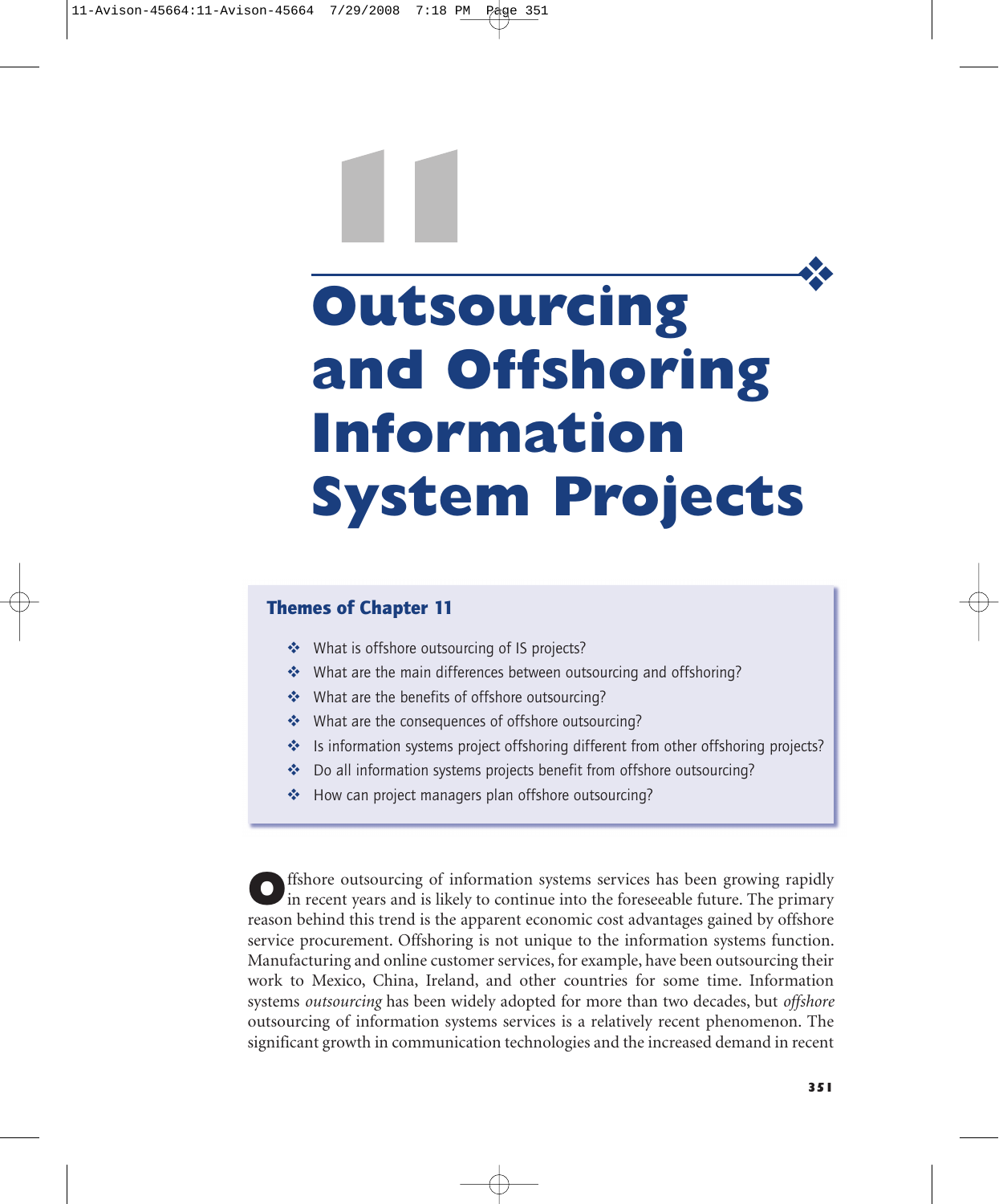years for information systems professionals in the United States and Western Europe have made offshore outsourcing of the information systems function an attractive option. In addition, the availability of an educated workforce in other countries, such as India and China, has made the offshore outsourcing of information systems services a reality. The offshore outsourcing of information systems services has implications for IS management. Information systems project management, in particular, is influenced by this trend in a variety of ways, including human resource issues, scheduling, relationships management, communication, quality control, risk, and evaluation. Information systems graduates need to be prepared for the challenges and opportunities presented by offshore outsourcing of the information systems function. This chapter will describe the origin of outsourcing and the reasons behind the offshoring of information systems services. This chapter further describes the impacts of outsourcing on the individual and organization, and the skills that are necessary for the management of offshore projects. This chapter ends with discussion questions that highlight the multifaceted nature of the offshore outsourcing phenomenon in terms of culture, measurement, quality and the like. But first in Exhibit 11.1 we look at potential problems that might arise when offshoring.

# **Exhibit 11.1 Managing Diversity**

Diversity is the essence of reality. It exists in any group or team that we are associated with: the family, work place, society, and the like. Successful enterprises have greatly benefited from the diversity of workforce, culture, and talent. The critical success factor in dealing with diversity is to understand the strengths and weaknesses in any situation. This assessment is more critical when we deal with global entities.

Success of international business depends to a large extent on the management of diverse relationships. The trend to *offshore outsourcing* information systems services is a new development. In a short period of time we have learned a great deal about opportunities and challenges that come with offshore outsourcing decisions. There is still a great deal that we do not know. We need to learn more about the management of diversity and the new relationship in vendor– client situation.

Peggy Zhu is a database administrator with many years of experience. For the past several years, she has been responsible for the management of a large integrated database system in a multistate utility company in the Southwest region of the United States. The database system is critical to the operation of this company. This utility company, like others, has been under competitive pressure in recent years to curb developmental, maintenance, and other costs of information systems services.

## **Background**

In recent years, there has been a rapid increase in demand for information systems professionals throughout the industrialized world, and that in turn has resulted in the increased cost of procuring human expertise in this field. Following a preliminary analysis, the utility company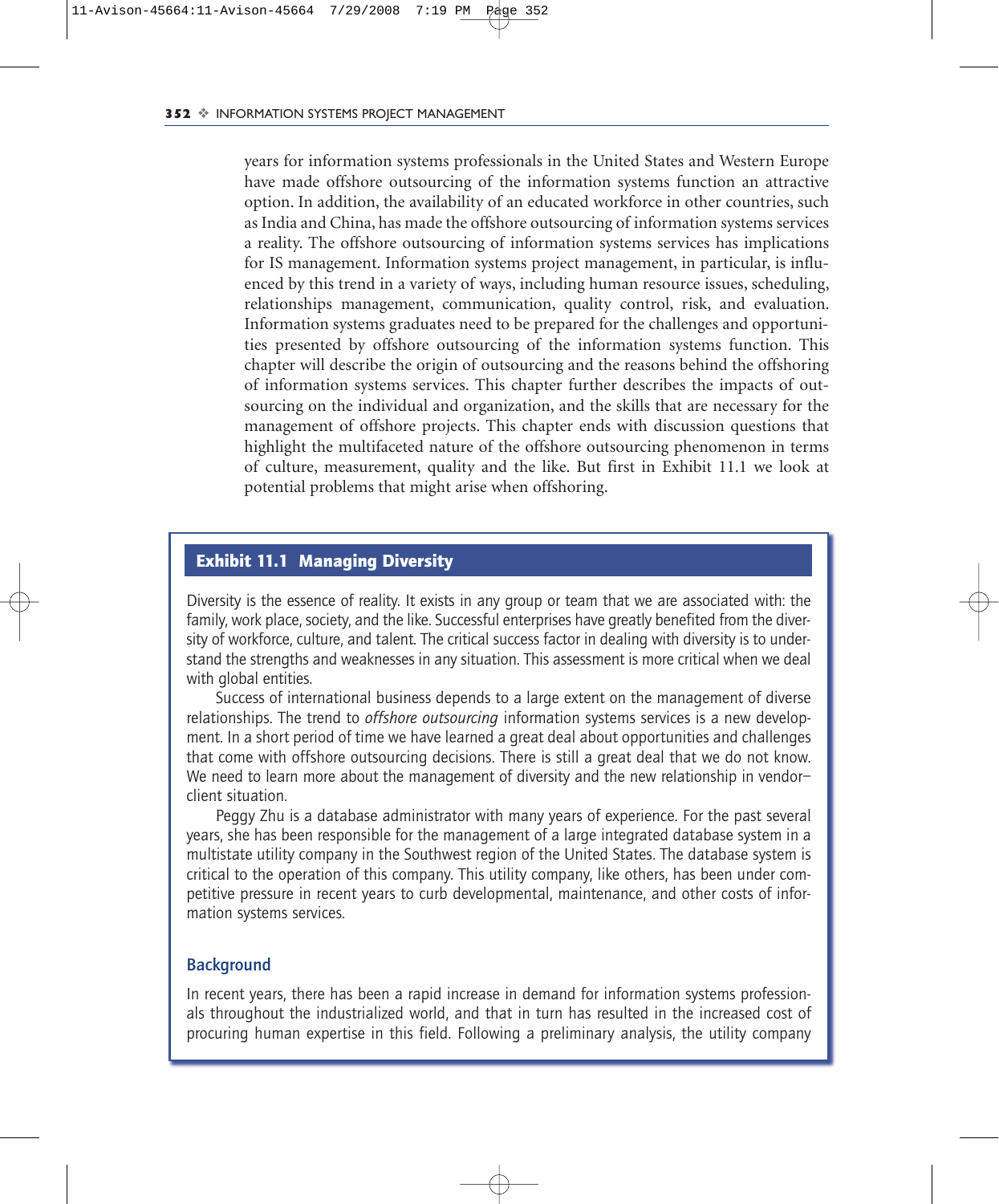concluded that they must reduce their costs to remain competitive. It also became evident to them that a common practice for reducing costs was to seek talents internationally. In other words, outsource information systems services offshore.

The company carried out an investigation of how best to offshore their information systems services and decided to go with a large service provider in Bangalore, India. They decided to negotiate with the Indian company for maintaining a significant portion of their database services. Following a year of intense planning, communication, and transition, the bulk of database maintenance was contracted out to the service provider in India. Peggy Zhu was one of the people involved at different stages of this transition. As a result of this decision, her department and its resources were reduced by half. Several of the employees in her department decided to take an early retirement option that was offered by the company, and several others decided to relocate.

### Rationale

The logical deduction by Peggy Zhu was that the company will remain competitive and those employees that were retained will have more job security. Her job had become increasingly hectic in recent years due to frequent employee turnover and the difficulty of hiring experienced information systems professionals. She regularly put in extra time in order to maintain system up-time that the company needed for its routine functions. She realized she had been working 50 hours a week for several months. Given the situation, she did not mind the offshore outsourcing decision by the company. In a way she looked forward to a more normal pace of work and in being able to spend more time with her family.

After a long year of frantic arrangements with the offshore service provider, Peggy planned a 2-week vacation with her family in southern Nevada. She was looking forward to her vacation. She had accomplished what the company had planned to do and had successfully handed over to the new provider firm day-to-day responsibility of maintaining the database. She felt she really needed the time off.

## Panic Call

In her second day of vacationing, Peggy was having dinner with her family and a few friends when she received a panic phone call on her cell from one of her colleagues at work. The colleague apologized for calling her late in the evening and went on to explain that the system was down and that they had not been able to sort out things with the new provider as to what caused the problem and how they should respond to it. The colleague said that they recalled a similar problem a couple of years ago that Peggy had managed to diagnose and bring up the system quickly.

Peggy had feared that this would happen. She was afraid that even though they had outsourced responsibilities of maintaining their system, the company would find it easier to reach out to internal expertise. After all, she was the expert on troubleshooting. She was not happy about her intuition being so right so quickly. She expected something like a list of things that needed sorting out when she returned from her vacation but not a panic call from her colleagues.

Peggy apologized to friends and family and went to a quiet corner to deal with the problem. After a long conversation with the colleague over the phone, she realized that (a) it was difficult to clearly identify the source of the problem and (b) it was unclear which party, the provider or the client, was responsible for fixing the problem.

*(Continued)*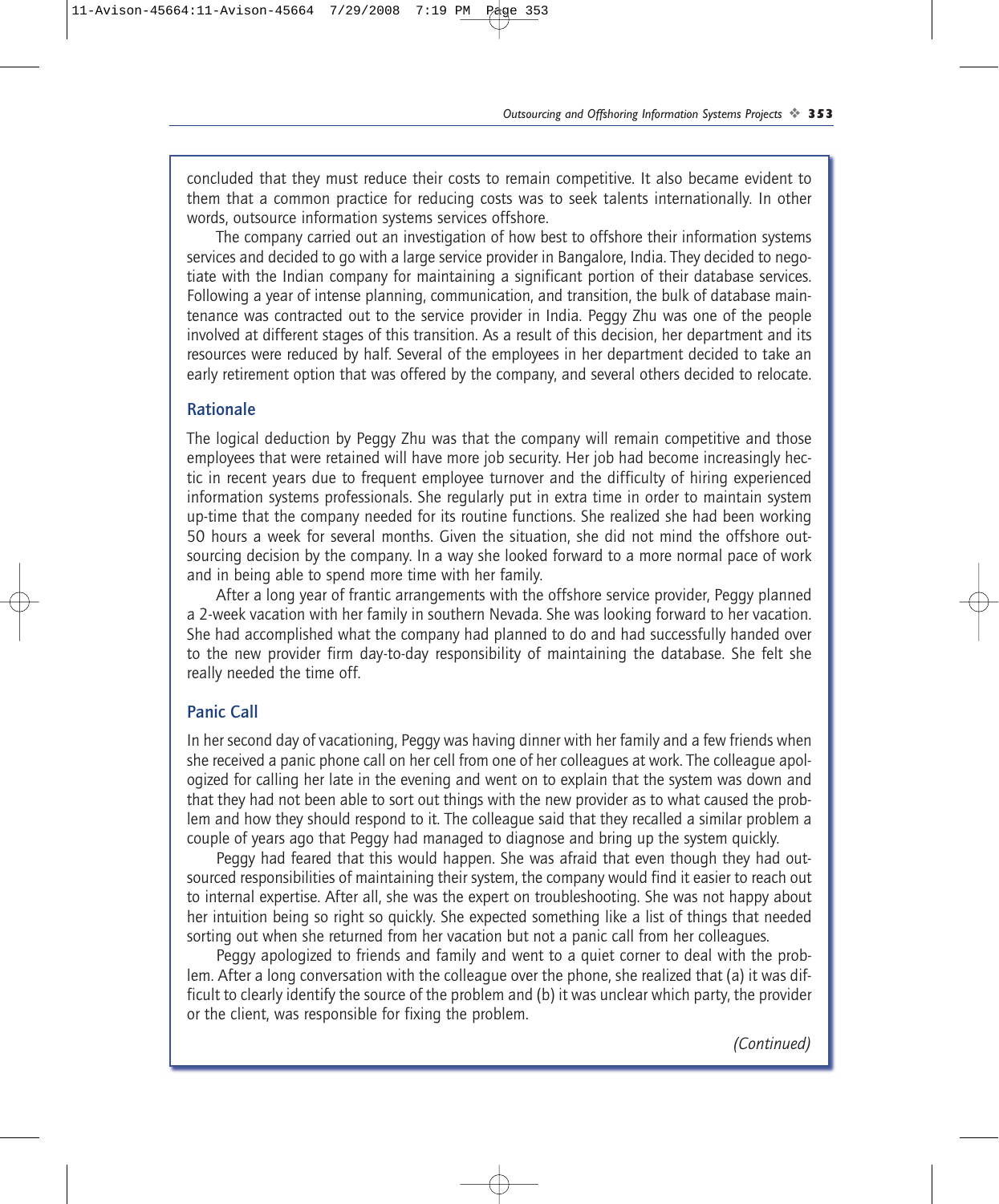#### (Continued)

## **Questions**

She returned to the table where her cold dinner was waiting for her. As she picked through her plate, a series of thoughts went through Peggy's mind. Did they not plan this right? Was the vendor the right choice? Was the communication a problem? Did they cover all issues in the contract, and did they cover them clearly? Are they protected by the terms of the contract? Should they expect more of this to come?

Peggy realized they were sailing on new waters and that they needed to know a lot more about how to map a new working relationship and how to manage that relationship. She also realized they needed to know more about the people they planned to work with, about their culture, their language, their habits, their values, and everything else. She thought about offshoring phenomenon as a whole and realized if they could not avoid it they should learn to gain from it.

# **11.1. Outsourcing IS Activities**

Outsourcing may be viewed as a natural step in the evolution of a business. In the early days of computers large firms developed and maintained their information systems. Gradually, as hardware and software costs declined and as universities and colleges developed more programs and graduated more information systems professionals, companies of all sizes developed and maintained their information systems; they owned their systems. With the rapid growth of computer and communication technologies on the one hand and the increased innovation in technology use on the other, the need for information systems grew at a faster pace than ever before. As a result, the IT industry outran other industries and overexpanded itself to the point that it created a scarcity of talents. Hiring and retention of information systems professionals became a serious challenge for the management of technology. Outsourcing became an option.

*Outsourcing* occurs when information systems activities are carried out by a provider outside the organization. Outsourcing is not unique to information systems services. Other industries such as manufacturing and services have outsourced their product and services to outside providers for some time. In the early part of the 20th century, car manufacturers made all parts for a car, assembled, and sold it. In other words, the manufacturer carried out all tasks, from design to production to sale of a car. Gradually, manufacturing of certain parts such as the windshield and seats were outsourced to other companies that could produce them more cost effectively. Parts produced by these outside providers were often of higher quality because they focused on the core competencies. With the positive returns in cost and quality, auto manufacturers increased their outsourcing to the point that the majority of parts for a car were produced by outside vendors. Today, the primary focus of car manufacturers is assembling cars for distribution.

The outsourcing trend continued and was expanded by others, such as the airline industry, finance companies, and online service providers. Kodak outsourced its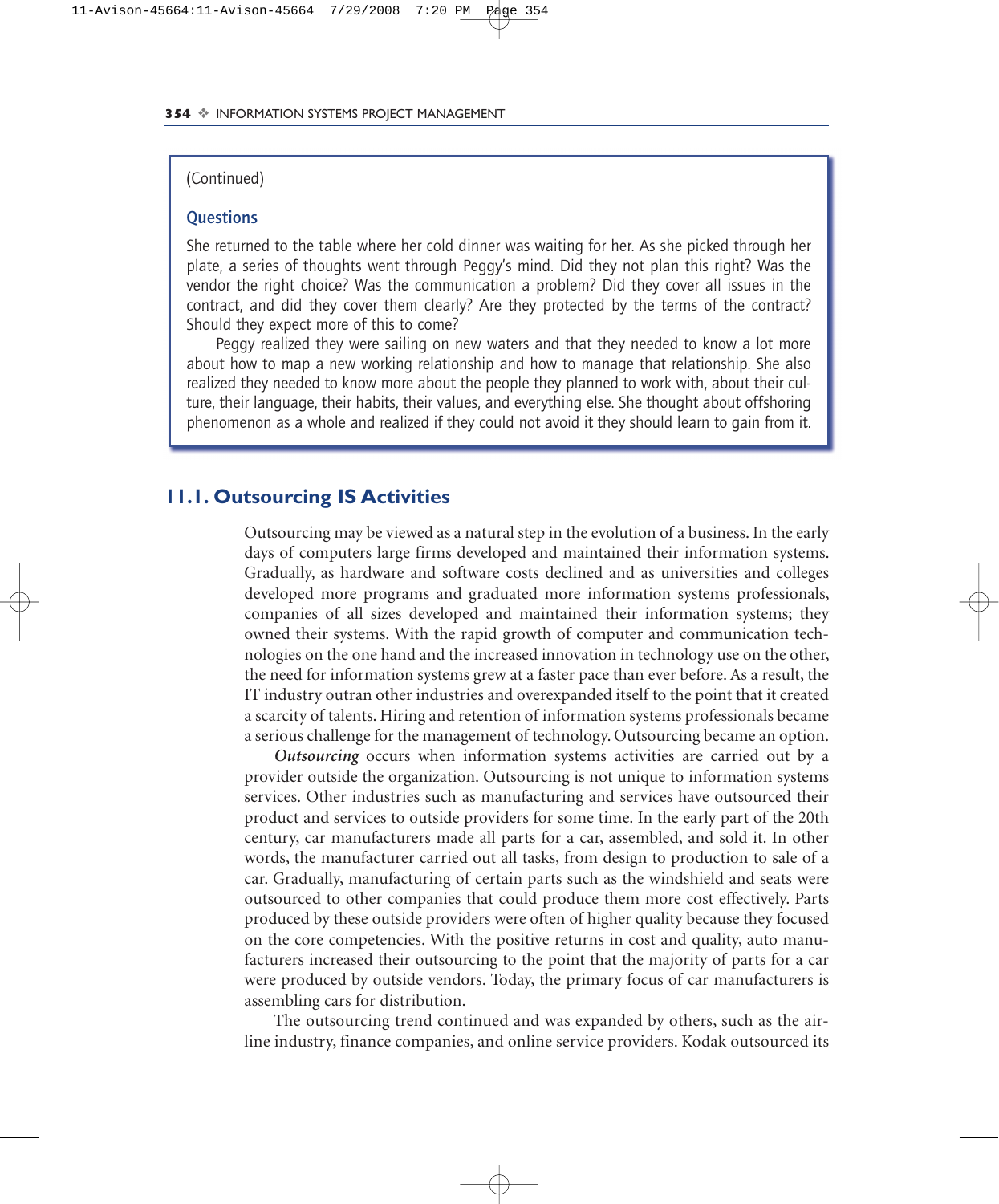information systems services in 1989. Information systems outsourcing began with the hiring of external consultants to aid in areas where companies did not have sufficient internal expertise. Soon, every information systems task was a candidate for outsourcing, and vendors such as Electronic Data Systems (EDS) could provide information systems services of all types to companies of all sizes.

Information systems is going through similar sourcing phases as manufacturing did previously. The outsourcing of IS began with the hiring of external consultants to aid in areas where companies did not have sufficient skills to accomplish the range of necessary IS activities. As early as 1963, EDS contracted with Blue Cross of Pennsylvania to handle its data processing. In 1989, Kodak outsourced most of its IT to IBM and two other vendors. This was a large, prominent, and comprehensive outsourcing contract that involved the hiring of many of Kodak's IS personnel by IBM. From that point, IS/IT outsourcing became very visible, grew rapidly, and has evolved to include offshore outsourcing. Clearly, advances in communication and computer technologies in recent years have made this option more viable, and offshoring opportunities more feasible, particularly in the service domain.

Just as auto firms began outsourcing to achieve cost efficiencies only to find that quality, and eventually delivery time, also improved, some argue that the same scenario will be played out in offshoring IS. Already, some companies that have outsourced call-center operations to India report that customer satisfaction has increased. Overall, the quality gap appears to be closing rapidly. Many software development teams in India use Six Sigma approaches to quality management that are equivalent to those in use in world-class firms. This is a set of quality practices originally developed by Motorola but inspired by Edward Deming's methods (see Section 12.2) to systematically improve processes by eliminating defects. Given the abundance of skills at offshore sites as well as pressure on executives to drive down costs, there is little doubt that this trend to offshore will continue, and even increase, for some time, even if some firms have decided to return to home-based call centers as a result of some customer complaints.

While cost savings is often a primary reason for offshoring and the expectations are that significant savings will occur, the level and extent of these savings remains the subject of considerable debate. Quantifying costs and benefits may be complex even in the simplest case of manufacturing and assembling a physical product.

It is well recognized by academics and professionals that firms must focus their resources on their *core competency***—**that is, they must spend their resources promoting the major aspects of their business. For example, if a firm is a retail business, its core competency will be the procurement and sales of products that they want to be known for. A company that is in the business of manufacturing certain household goods must develop its core competency for producing and selling that product. A company in the music business must be competent in signing up artists and producing and distributing music. While these organizations need information systems for their operation, they do not need to be expert in developing and maintaining hardware and software. They can outsource these non-core services to outside providers.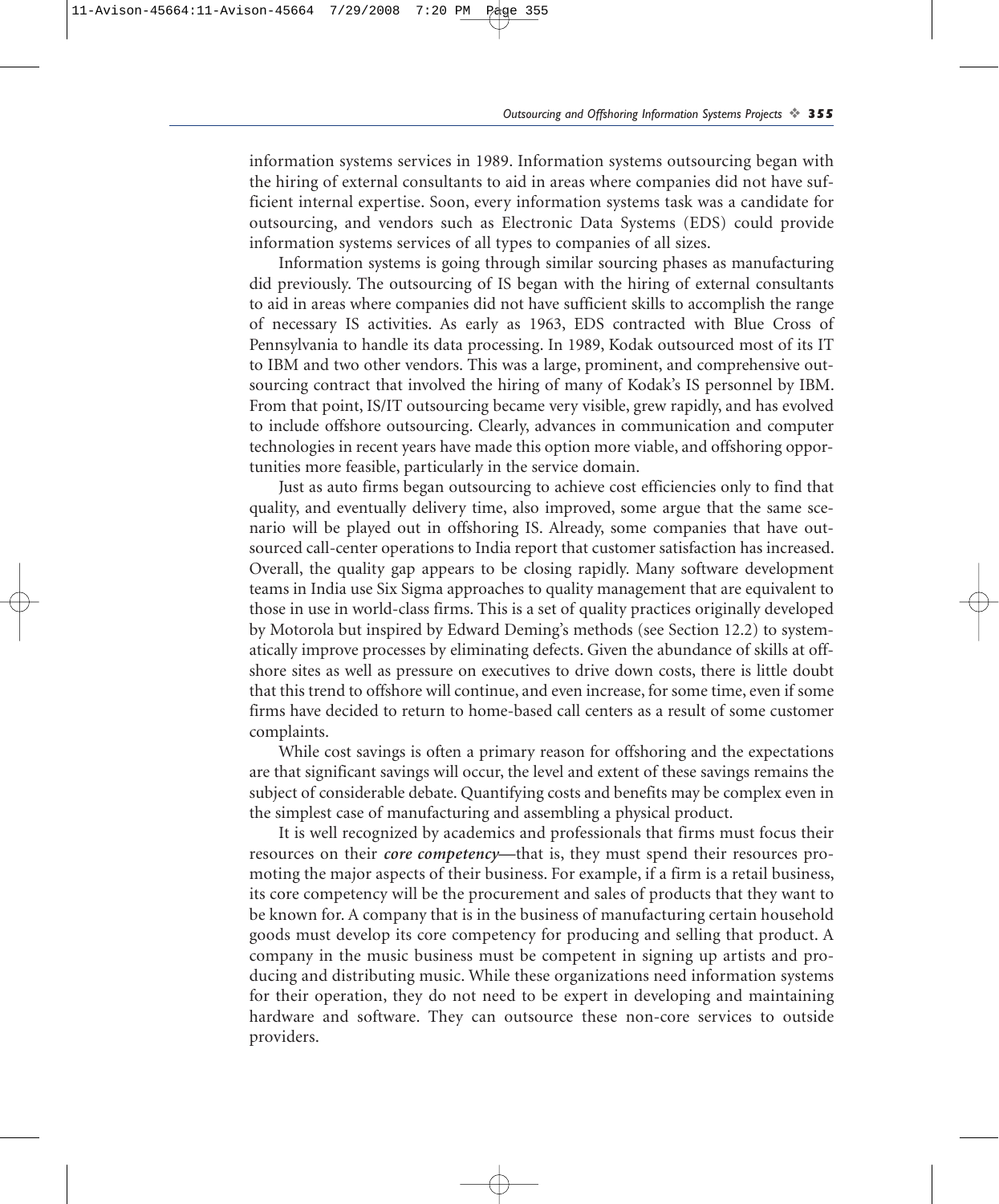The reasons organizations outsource their information systems services are varied. Some of the more important factors behind outsourcing information systems are shown in Exhibit 11.2.

## **Exhibit 11.2 Outsourcing Factors**

- Cost economics
- Inadequate internal expertise and talent pool
- Rapid technology change
- Poor chargeback systems for information systems services
- Emphasis on core competency
- Top management discomfort with technology
- Management innovation
- Management imitation
- Changing goals and objectives

Today, almost all organizations outsource in one way or another to produce and provide services. Some companies are primarily responsible for "warehousing" their outsourcing decisions. These companies do not produce any product or provide any services themselves; they manage communications and relationships and outsource all other operations. For example, a book publisher may only agree to the contract with the author internally and outsource the rest—editing, printing, binding, distribution, organizing copyright protection, and reprint management—to outside providers. High bandwidth and sophisticated computing facilities have made virtual organizations a reality. We can accomplish more in less time, with less cost, and with better quality.

While many organizations outsource their information systems activities, there are many others that decide on the in-house development option. For example, Wal-Mart, the giant American retailer, develops and maintains all of its business information systems projects internally. They rely on internal expertise and management for the full range of information systems tasks, from coding to process reengineering to e-commerce applications. Every year, thousands of information systems projects are developed and maintained centrally by Wal-Mart employees. Wal-Mart's unprecedented success in the retail industry is credited to a large extent to their innovative and aggressive use of information technology. (A similar story is reflected by the Tesco retail chain in the UK.) The success of their supply-chain management processes is primarily due to state-of-the-art technology application. Clearly, Wal-Mart considers information systems function as a critical success factor, too important for their operations to be outsourced. Other firms are less convinced by the arguments for keeping the IT and IS provision internal to the organization.

Although outsourcing has been practiced for a long time, there is still an *emotional reaction* to the phenomenon within and outside organizations. This is partly due to the way that the popular press and public officials have treated the outsourcing phenomenon.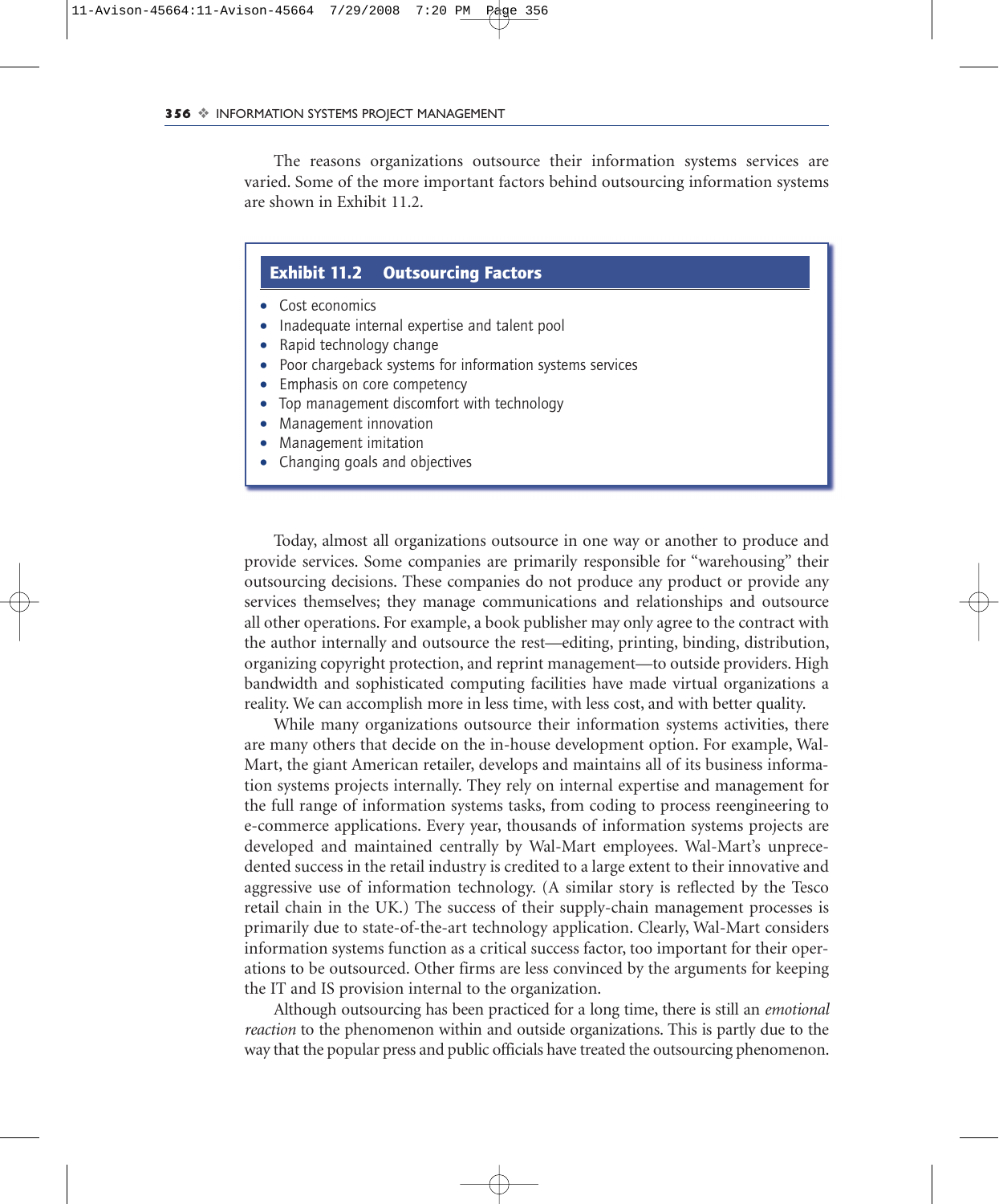Reactions to information technology outsourcing have been extreme: Some have considered it to be a panacea, others a source of all ills. Neither position is correct. Many of the earlier predictions about outsourcing and its consequences turned out to be premature. The numbers of information systems jobs went through unprecedented growth and contributed significantly to the economies of the United States and Western Europe even during times of high outsourcing development.

There has been a great deal of interest on the part of academics and practitioners to understand issues of *whether* and *how* to outsource information systems services better. The sourcing issue is said to be among the top five agenda items for information systems executives. This is understandable, since more than 50% of American firms used outsourcing in 2006. We need to understand socioeconomic impacts of outsourcing better, on the individual and on organizations. The potential impacts are real, and organizations need to practice outsourcing with a clear understanding of what it implies to their short- and long-term objectives. As described in Chapter 2, the need for the project and its outcome must be continually reinforced in the context of organizational goals and objectives.

Information systems managers and professionals continue to have the highest opportunities and challenges in modern organizations. In the 1990s it seemed like information technology had provided us with all that was possible. Yet, technology has continued to surpass expectations, and users have continued to explore new potentials and frontiers not imagined before. Information systems executives and professionals are afforded unprecedented opportunities for value-added offerings. Organizations of all sizes can reach out and benefit from talents beyond national borders. The economic and business logic of outsourcing is extended to include offshore sourcing of information systems services. There are many information systems providers in many nations. In effect, information systems activities can be outsourced to providers outside the company and outside the country.

# **11.2. Offshoring IS Activities**

While outsourcing was caused by the emphasis on organizations sticking to their core competencies, offshoring was caused by scarce resources. *Offshore outsourcing* occurs when products and services are procured from locations in other countries. Offshore outsourcing of information systems services is, arguably, the most significant phenomenon to occur in recent decades. American Express has been offshoring their back-office processing services in India since 1994. GE Capital opened its GE Capital International Services (GECIS) in India in 1997. Given the abundance of skilled professionals at offshore sites as well as pressure on executives to drive down costs, it is very likely that this trend will continue and even increase for some time, despite negative public reaction.

Many of these outsourcing vendors are "offshore" in large part because of the lower costs that can be attained outside of countries in the industrialized West. This exploitation of international cost differentials has been termed "global arbitrage," as it is an extension of the classic economic arbitrage strategy.

Factors influencing offshoring decisions are somewhat different from outsourcing, as a comparison of Exhibits 11.2 and 11.3 shows.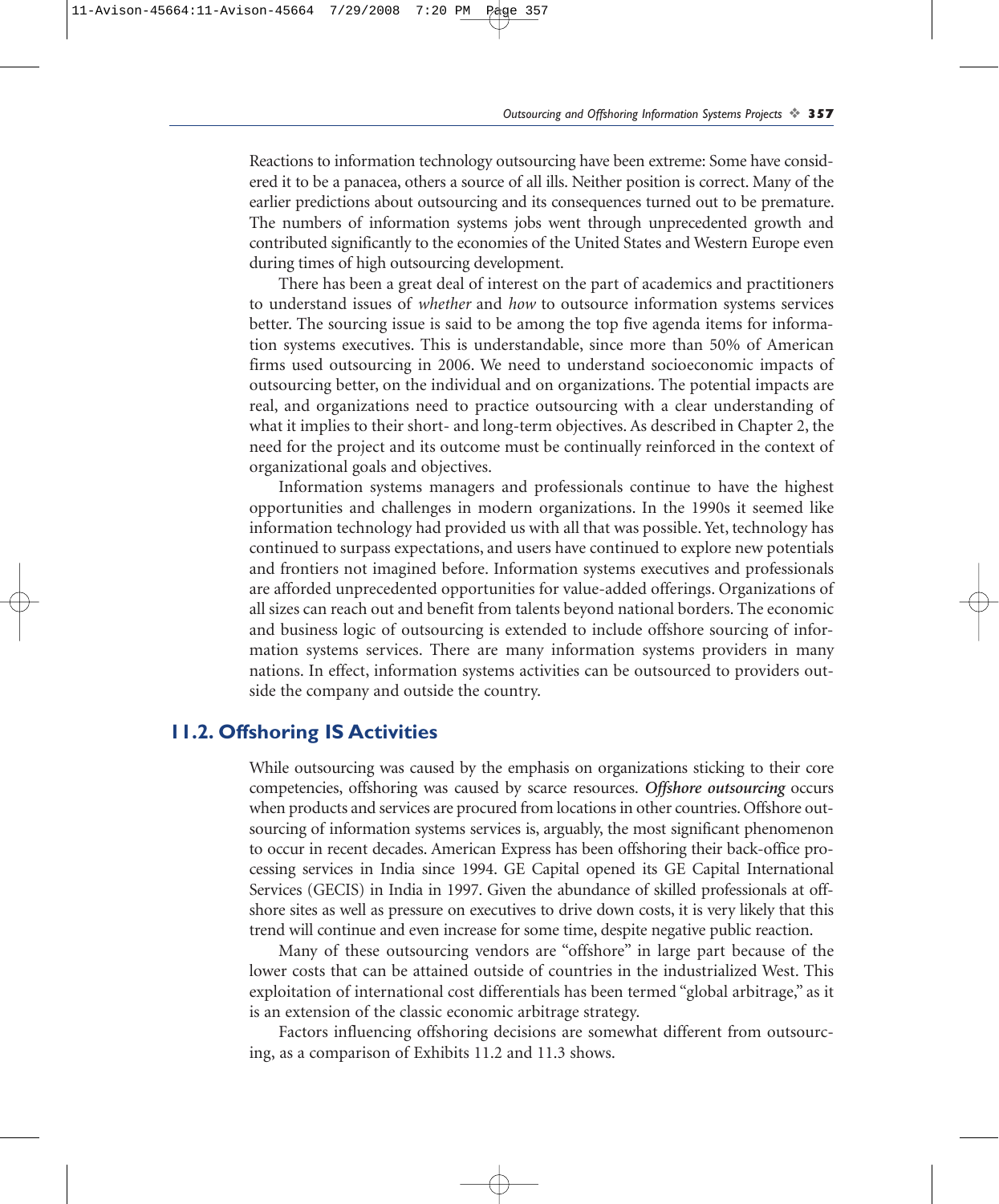# **Exhibit 11.3 Offshoring Factors**

- Bandwidth growth and telecommunication
- Scarce human expertise
- Increased demand
- Available global talents
- Routine tasks
- Changing goals and objectives
- **Innovation**
- **Imitation**

Offshore outsourcing of information systems activities is broadly accomplished in one of two ways. *First*, the client or offshoring organization sets up units in other countries and hires local talent to develop, maintain, and provide services. In this case, the company maintains responsibility for training, supervision, quality control, and the like. These responsibilities can be managed locally or remotely. *Second*, the client or offshoring organization contracts out services to providers in locations in other countries. In this case, responsibility for hiring, training, supervision, quality control, and the like rests with the provider.

An Association for Computing Machinery report (listed in the bibliography at the end of this chapter) describes six varieties of work related to information systems that are often offshored: (1) programming, software testing, and software maintenance; (2) information systems research and development; (3) high-end jobs such as software architecture, product design, project management, information systems consulting, and business strategy; (4) physical product manufacturing—semiconductors, computer components, computers; (5) business process outsourcing/IT enabled services insurance claim processing, medical billing, accounting, bookkeeping, medical transcription, digitization of engineering drawings, desktop publishing, and high-end IT enabled services such as financial analysis and the reading of X-rays; and (6) call centers and telemarketing.

While information systems outsourcing took jobs outside the organization, offshoring transferred jobs and services to locations outside the country. In the outsourcing case, the talent pool was limited to national boundaries, whereas with offshoring that limitation is lifted. Both client and vendors of services have access to the greater pool of global talent. The range of information systems activities that are offshored has increased to the point that all activities that were traditionally outsourced can now be offshored. The cost of information systems products and services provided by offshore vendors can be significantly lower, and the quality of product and services in some case has been considerably higher than through in-shore provisions.

Controlling information systems development and maintenance costs is necessary for an organization in general and the information systems function in particular. In the early days of computers, investment in hardware, software, and IS products and personnel faced little scrutiny. Information systems services were considered special,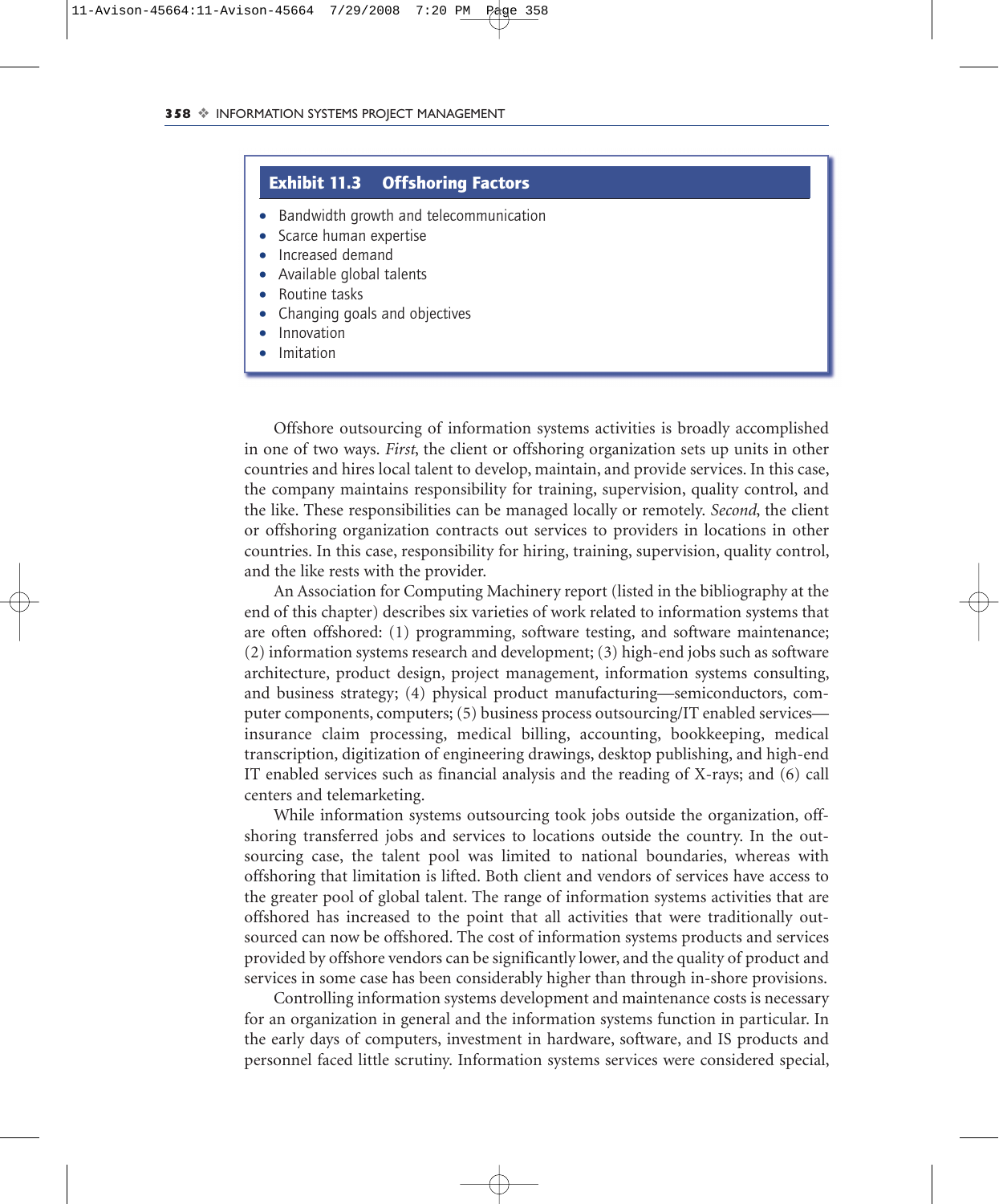and organizations felt that they could not afford to fall behind in technology investment, even if they did not fully understand where the money went. Top management and senior executives readily provided and supported information systems investment. Today, information systems activities are still considered important to shortand long-term objectives of organizations, but their costs and investment proposals are more carefully scrutinized. At the same time, expectations of information systems continue to rise.

Information systems stakeholders often develop and hold expectations of technology deliverables that are not always realistic. For example, there is a common perception that computers can do anything and everything. There is also a common perception that computers are responsible for whatever goes wrong in a workplace or in serving customers. These unrealistic expectations present a challenge to information systems executives who need to continually seek funding support from top management. The extent and quality of systems use is influenced to a large extent by users' competency and self-efficacy.

Technology in and of itself does not create value. Technology users create value in the fusion of doing and learning. In other words, value is generated by human– computer interaction. These inherent characteristics of computer and information technologies have posed and continue to pose challenges and provide opportunities for management. The offshoring phenomenon expands the scope for interaction, and this adds new dimensions. Top management and information systems executives see in offshoring opportunities to reallocate resources and focus on innovative and new services that were not previously available or affordable. While many tasks are offshored, others are retained and expanded, and this may give firms a new edge.

# **11.3. Risks in Offshore Outsourcing IS Activities**

Any business decision involves risks, and that risk is greater in situations when there is increased *change* or *uncertainty.* The best option, however, is not to avoid decisions or to wait and see what might happen elsewhere. The pressure on CEOs and CIOs to reduce costs is real, and there is no sign that it will be lifted any time soon. Good management practice suggests careful assessment of potential risks for any decision. Although offshore outsourcing of information systems services has been going on for some time now, our understanding of its impact is still evolving. The trend in offshoring has been rapid, and there is little doubt that it will continue in the foreseeable future. It is critical that offshored projects are carefully studied and cost–benefit analyses are carried out to make sure benefits overweigh costs beyond a margin. Only significant cost benefits will warrant offshore outsourcing of information systems services. With only a marginal cost benefit of say 10–15%, most organizations are better off retaining their information systems activities in-house or in-shore.

The offshore outsourcing of information systems activities is primarily based on *transaction cost economics.* That rationale is narrowed down to the *cost of labor* to a large extent. There is an extant discourse among academics, professionals, and business leaders as to the exact nature of this cost advantage. In many cases, this cost advantage is evident. However, there is a risk in (a) overestimating the cost saving,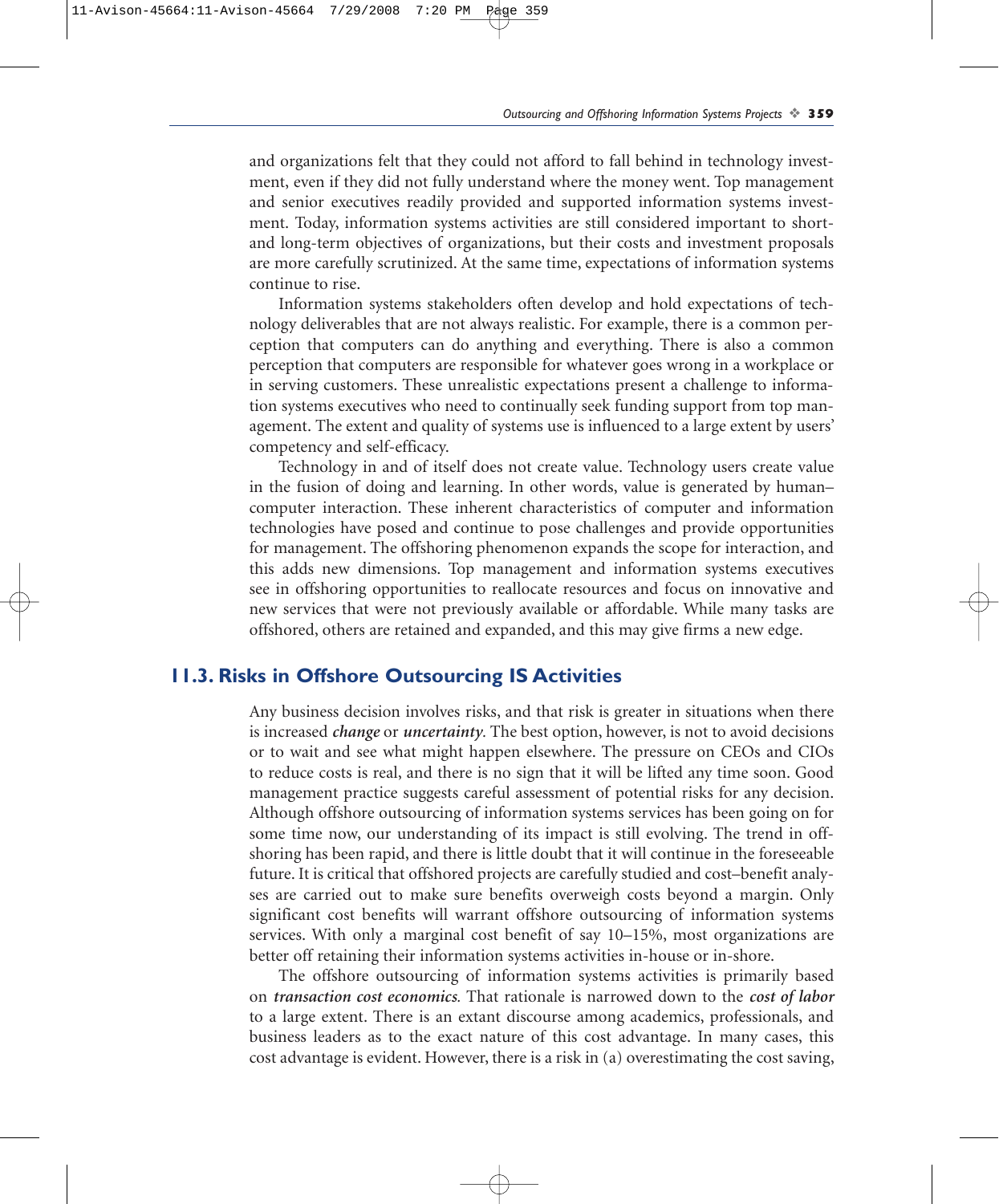(b) underestimating the overhead costs that are necessary to get to the cost saving stage, and (c) discounting non-cost factors that influence offshore outsourcing outcome. The *tangible* transaction-cost economics of offshore outsourcing is more readily measured by economics and cost accounting models. The *intangible* costs or benefits of offshore outsourcing include issues of organization, behavior, morale, social, strategy, and the like, and these require acute management skills and insight.

These issues, it can be argued, relate to most organizations, whether or not they practice offshore outsourcing. However, in the case of offshore outsourcing in general (and offshore outsourcing information systems activities in particular), these issues take new dimensions and importance. For example, *organization intelligence* is a critical and volatile asset, particularly as it relates to activities such as new ventures and research and development. Organizations are highly protective of such information. Organization design, intelligence, and decision making have been formed and influenced by such information content. It is inconceivable to think that a large multinational corporation can function without timely, accurate, and relevant information. Decisions to offshore outsourced information systems activities must be carefully deliberated for their potential impact on current and future operations of a firm. In this section we will review important potential risks associated with offshore outsourcing decisions.

A recent study at the Johns Hopkins University surveyed senior IT managers in North America and Western Europe to identify the benefits and risks associated with offshoring IT activities. Risks to offshoring, these managers believe, stem from "the political situation in a host country" (political unrest, wars, confiscations, nationalizations, terrorism); "enforcement of intellectual property rights" (legal processes, loss of intellectual property rights, propitiatory design features, piracy, trademark infringements); "information vulnerability and security" (lack of regulation, different work ethics); "immature business environments" (volatile exchange rate, weak national currency, high tax rate, high tariffs on imports and exports, rigid customs laws, technological infrastructure); and "sociocultural problems" (misinterpretations, population attitude toward entrepreneurship).

Bill King and Yogesh Malhotra also identified a number of generic risks associated with IT outsourcing as compared with performing IT activities within the firm. They indicate that there is a growing awareness of the difficulties that are inherent in offshoring, pointing out that hidden structural, cultural, legal, and financial risk and costs can easily be overlooked.

Offshore outsourcing risks of information systems activities stem from the factors shown in Exhibit 11.4.

One of the potential risks of offshore outsourcing information systems services relates to *employee morale.* The reaction to information systems offshoring by individuals has been greater than that of outsourcing. This is despite our experience with outsourcing of information systems services that ultimately resulted in the increased application and use of computers. It is difficult to assess and measure the risk related to employee morale. The impact can broadly be grouped in terms of reduced employee *loyalty* and diminished *work quality.* Individuals tend to explore job opportunities elsewhere as soon as it is apparent that services might be offshored. Skilled and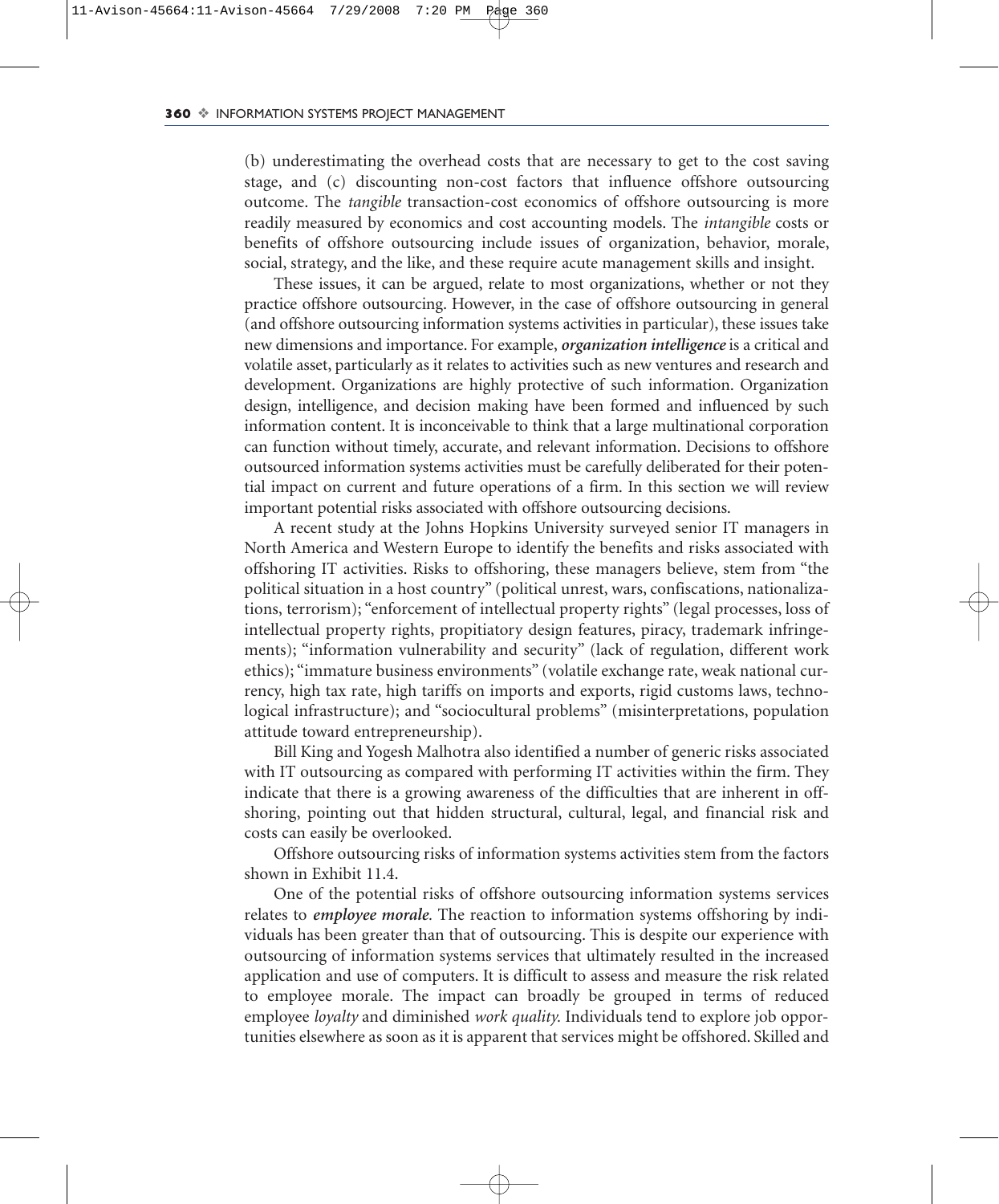## **Exhibit 11.4 Risks of Offshore Outsourcing**

- Decline in employee morale
- Loss of innovation and know-how
- Public reaction to corporate citizenship
- Regional instability of host country
- Quality control and standards
- Communications and culture

valuable employees will find jobs more quickly, and their departure will affect the quality of work and services. This poses great challenges for the project manager.

Human expertise and innovation is the greatest asset that any organization can develop and retain. Thus, loss of *innovation and know-how* in applying technology due to offshore outsourcing of information systems services can pose the greatest risk to an organization. Many successful businesses, such as Federal Express, American Airlines, Wal-Mart, American Hospital Supplies, and United Parcel Services, owe their competitive advantage to the creative use of information technologies. It takes longer and costs more to develop savvy business employees who are technically competent. It is very expensive for a firm to build up its human expertise if it decides later to revert to inhouse services; it is difficult to rehire skilled employees who have taken up positions with other firms, possibly with the competition. It is difficult to buy back lost loyalty.

Public loyalty to a firm and its goods and services is influenced by how people perceive the role of a firm as a corporate citizen. Corporate CEOs and other senior executives cannot ignore *public reaction to corporate citizenship.* As mentioned earlier, there has been a greater reaction by the public to offshoring practice compared with outsourcing. This is partly because of the way that the popular press has treated offshore practices, as mentioned earlier, and partly because computer and information technologies have been considered one of the greatest innovations ever to affect U.S. and Western European economies. In other words, the offshoring of information technology activities is considered more than sending jobs abroad. Some of the big corporations, such as IBM and Oracle, have been secretive about their offshoring practice and have at the same time increased publicity about their community and society contribution.

All this suggests the potential risks of a negative public reaction to offshore outsourcing. *Regional instability of the host country* is another risk associated with offshore outsourcing practice. For example, the threat of major disruptions arising from political upheaval or war in an offshore host country could pose a major risk to service continuity. A politically stable region with higher wages is a better host site for business planning. It is difficult to evaluate labor economics when issues of potential instability are present. Businesses need to examine the long-term effect on their business plans from short term-gains in wages carefully. Backup sites outside the region and careful security checks on contractors are sometime necessary and are added costs of doing business in locations in other countries.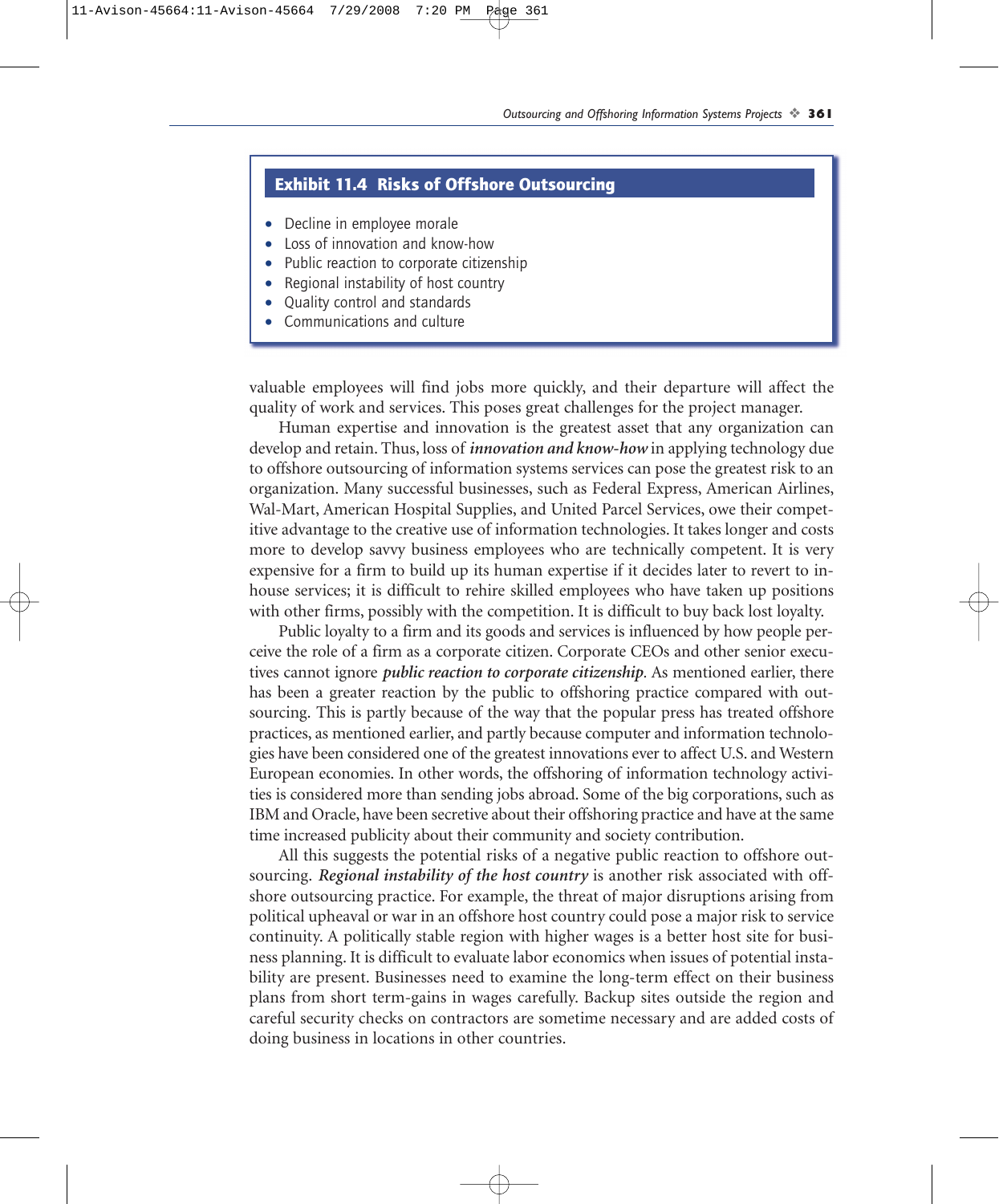Inadequate *quality control and standards* is another potential risk associated with offshore outsourcing of information systems services. Reliability and quality of services are crucial to computer and information systems. System downtime affects all operations of a business and its competitive strength. Customer service and customer satisfaction are directly influenced by the reliability and timeliness of information systems services. At the end of the day it is the responsibility of the information systems function in a firm to ensure steady and reliable services in support of operations. Compliance with standards and enforcement of quality may reflect the vendor's goals rather than the client's needs. Project managers must ensure that provisions of quality and standards are clearly outlined in contracts with offshore vendors and that they align with the goals and objectives of the client.

The role of *communication and culture* in the successful delivery of information systems services through offshoring cannot be overstated. Success of information systems project development in remote sites is heavily influenced by effective communications and clear understanding of local culture. Information systems project failure has often been associated with inadequate needs analysis resulting from poor communications. This can be more of an issue in offshore outsourcing practices. Understanding organizational culture has also been a factor in the success of information systems projects. Communications are more complex and culture is more diverse for offshore development projects. There is a risk that project development teams may take these complexities too lightly in the interests of time and cost and as a result adversely affect the quality and timeliness of information systems services.

# **11.4. Opportunities and Challenges**

Information systems is an evolving discipline with unique opportunities and challenges for the management of this function. These opportunities and challenges are closely linked with management strategies and responsibilities for the information systems function. Important responsibilities are listed in Exhibit 11.5. Information systems project management has also been evolving over time in response to the growing needs for enterprise-wide systems. Organizations invest in and expect from information systems a great deal, and that in turn brings about tremendous responsibilities. Contract management adds important new dimensions to project management. These include negotiation, monitoring, and communications infrastructure. Managing cultural diversity is another important dimension added to project management. These are discussed in Section 11.5.

The long-term view of economic theorists suggests greater returns for offshore practice. Several important factors affect offshore practice decisions, including where to offshore, infrastructure at vendor site, business conditions, and potential risks. However, *low-wage* and *skilled labor* have been the overriding factors influencing decisions to offshore information systems services. So far, offshoring white-collar jobs to low-wage regions of the globe provides significant cost advantage to firms in the United States and Western Europe. These gains may not be permanent.

The adverse effect of offshore outsourcing information systems services has been primarily on the current job market. However, this effect is more complex than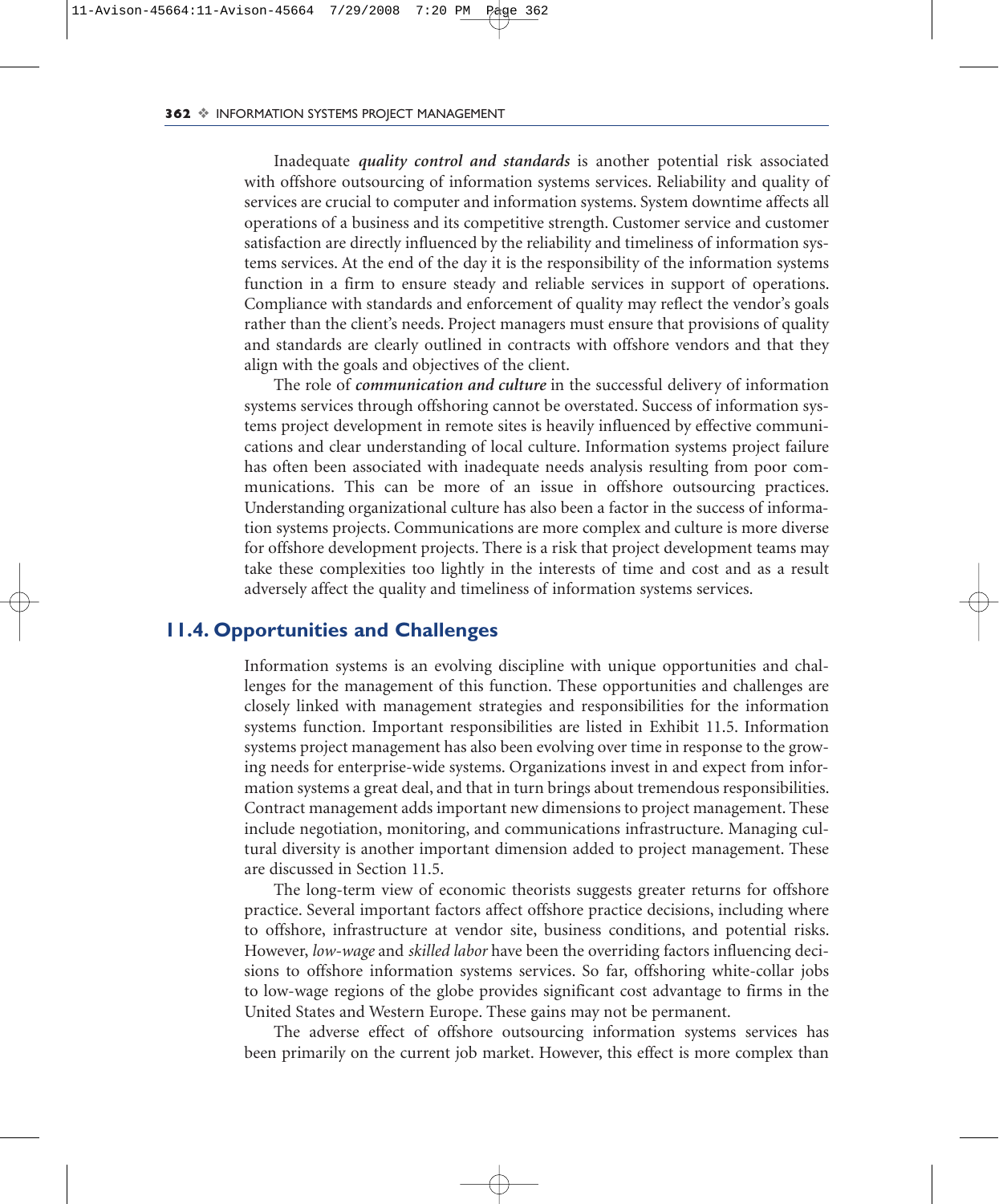*Outsourcing and Offshoring Information Systems Projects* ❖ **363**

# **Exhibit 11.5 Responsibilities**

- Develop a vision for the role and contribution of technology in the organization.
- Define an overall hardware and software architecture to include platforms and communications.
- Coordinate developmental activities across the organization.
- Develop and implement security plans.
- Develop and implement contingency plans.
- Manage technology transfer and infusion.
- Manage vendors.
- Rationalize funding and manage expectations.
- Manage turnover.
- Promote innovation.
- Support users.
- Provide guidelines for information systems use and application.
- Develop and mentor IS expertise.
- Ensure alignment with organizational goals and objectives.
- Ensure regulatory compliance.
- Ensure security and privacy of personal information.

simply jobs leaving the United States and Western Europe to other regions of the world. While some jobs currently held by information systems professionals will be lost to offshore destinations, new jobs that require different skills will be created in response to the increased demand for information systems services. Savings will enable firms to invest in newer technologies and innovative use of information services. This in turn will generate new higher level jobs and higher turnover. New jobs will require greater expertise in *business knowledge, systems analysis, communication, integration, team work, quality control, risk assessment, and contingency planning.* As described in various chapters of this book, effective project management requires these skills.

There has been a great deal of discourse about the short- and long-term effects of offshore outsourcing practice in academic and professional publications. Some of this discussion relates to the overall effects of offshoring, while others, more specifically, discuss these effects in terms of core competency, firm size, and organization culture. Yet, others discuss these effects relative to the information systems job market or national employment (see also Section 7.8). These future trends and consequences have been summed up by Stephanie Overby in an article that incorporates comments by several senior information systems executives, listed below in Exhibit 11.6.

There is little doubt that information technologies and those who know how to manage them will continue to play an important role in the success of modern organizations. The key is to retool and stay current in order to be able to respond to new and evolving business needs. In this chapter and throughout this book, we have tried to describe and provide the kind of skill sets that are needed to prepare our information system graduates for new and challenging jobs.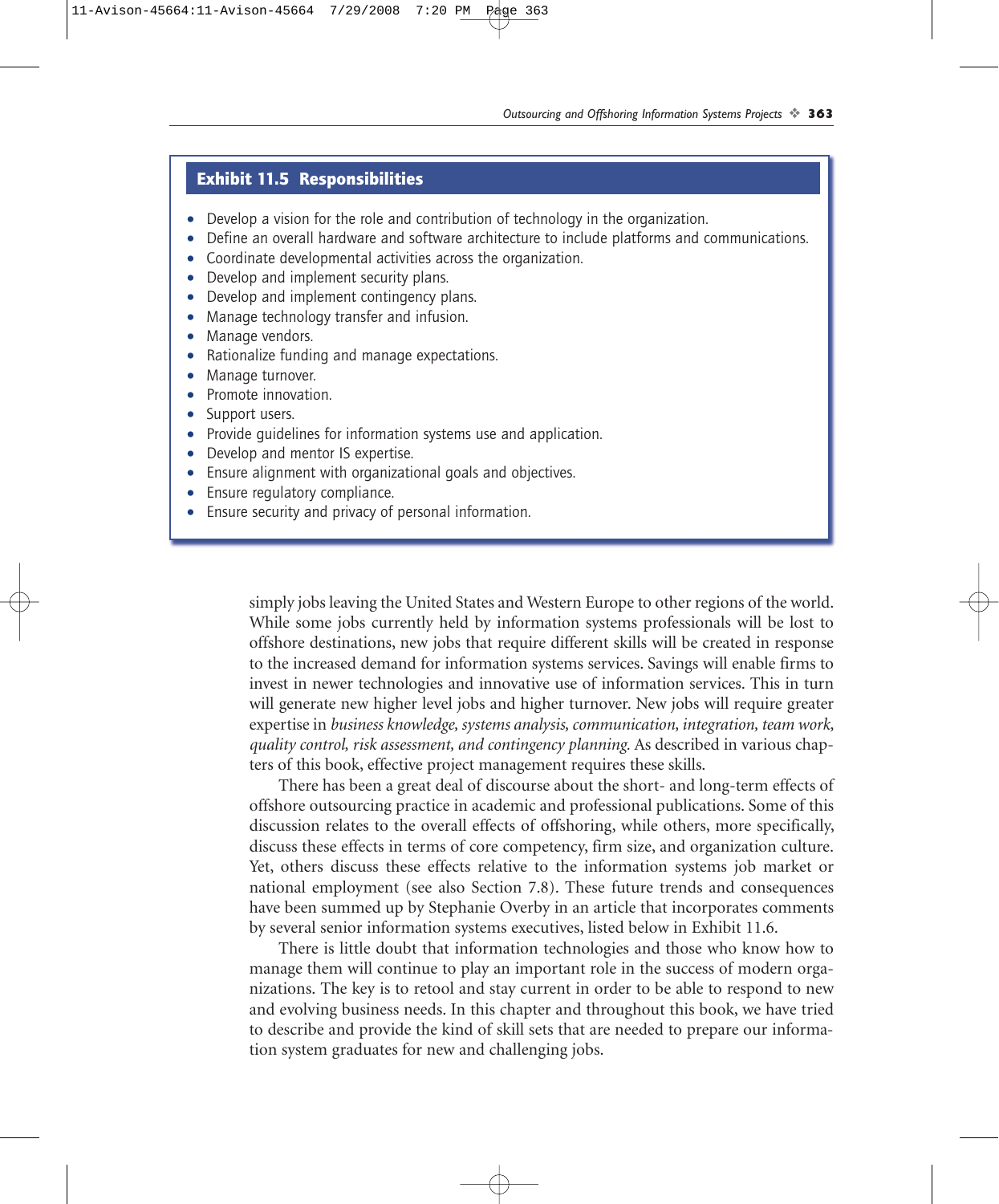

- 1. IT jobs will be lost to offshore companies.
- 2. U.S. IT staffing levels will never return to their previous highs.
- 3. IT work that remains will be more important to the business.
- 4. Firms will continue to offshore application development, legacy maintenance, call-center operations, and the like.
- 5. American companies will keep work that requires close contact with the business, such as strategy development, business process improvement, and actual application of IT, in the business.
- 6. IT will become a core competency and economic engine in emerging economies, and these emerging economies will complement the U.S. IT industry.
- 7. American IT executives look beyond the possible short-term offshore savings to the long-term impact on the nation's ability to remain innovative.
- 8. The higher-level IT positions that remain will require new skills.
- 9. American IT degree programs should move more toward broader business education.
- 10. The IT cohort of the future has to be a good technologist but also be a savvy businessperson, a hybrid and versatile person.
- 11. Issues of infrastructure, security, communication, and project management are important to onshore jobs.
- 12. There is a need to protect intellectual capital, especially when IT is integrated in business processes.

Looking at the U.S. situation in particular, information systems is the third largest corporate expense category, and about 50% of U.S. capital expenditures by businesses are in IS/IT. This suggests that the potential for offshore outsourcing is huge. However, information system offshoring is only one small part of a much broader phenomenon that has enormous implications for Western industrialized countries (whose firms are typically the offshoring clients) and for developing nations (whose firms are typically the offshoring vendors).

In an article (*Foreign Affairs,* March/April 2006), Princeton University economist and former Federal Reserve Board vice chairman Alan Blinder identified the impact on the West by saying

The world is now in the early stages of a third Industrial Revolution—the information age. The cheap and easy flow of information around the globe has vastly expanded the scope of tradable services, and there is much more to come. Industrial revolutions are big deals. And just like the previous two, the third Industrial Revolution will require vast and unsettling adjustments in the way Americans and residents of other developed countries work, live, and educate their children.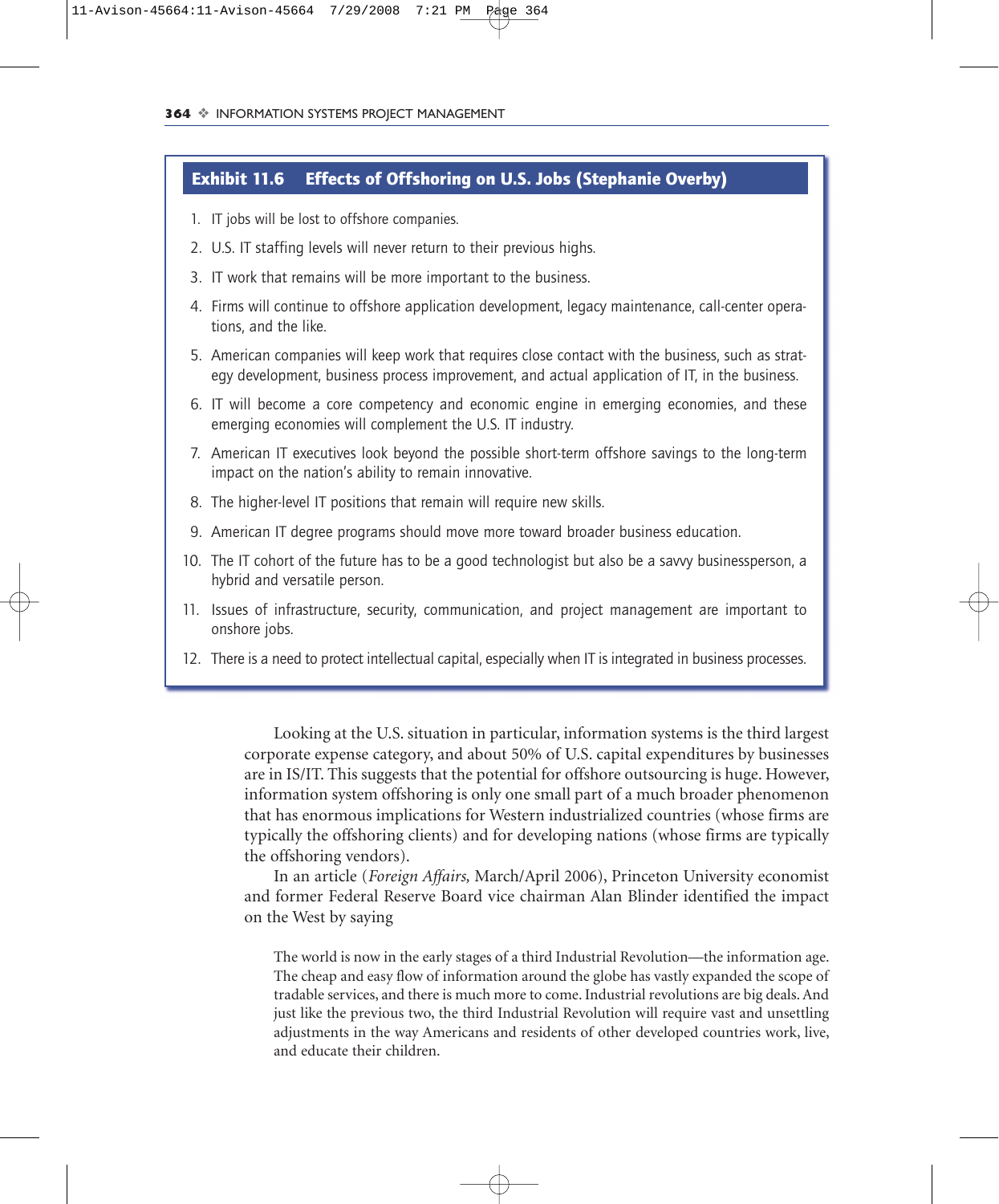In saying this, Blinder suggested that we must understand the growing offshoring phenomenon better and develop management practices that are appropriate for this new environment. It will not be possible to manage IS as we have done in the past, and it will be necessary for information system professionals to develop their skill sets that are commensurate with managing in an offshoring-intensive context. Information systems offshoring is expected to expand the global use and application of information technologies. As described in this chapter, there are opportunities in this new era of global IT growth, and information systems professionals need to prepare in accordance with the new realities to better position themselves for the evolving job market.

Given this understanding, the nature and structure of information systems application and use in firms will change drastically in the future. The information systems function will shrink in many firms in the industrialized economies. The significance and the role of information systems in business will, however, remain strong. The type and level of information systems services will continue to proliferate and grow. Some information systems jobs will return onshore. Only a small fraction of total service jobs in the industrialized economies will go to offshore vendors. Information systems curricula will be revamped and information systems programs will produce necessary cohorts for the new challenges. The service industry in the United States and Western Europe will grow, and trade surpluses in services will increase.

Given this reality, information systems professionals need to learn to cope with the accelerated pace of job change and turnover. This also means that information systems jobs will remain competitive and out of the reach of non-skilled workers. The use of technology has increased over the years due to more user-friendly software tools and applications. The scope and nature of jobs for information systems professionals has also changed in spite of the increased role and responsibilities of the end-user. The changes created by the offshore outsourcing phenomenon will not diminish the role and significance of information systems services or of those with the know-how to manage it.

# **11.5. The Management of Offshore Information Systems Projects**

The offshore outsourcing phenomenon has had a wide-ranging effect on the management of the information systems function. The first wave of offshore outsourcing practice reduced hardware costs and in turn increased demand for software. The new surge in offshore outsourcing has reduced software costs and in turn increased demand for information systems applications and services. The international value chain has made information technology more affordable to firms of all sizes and types. It has expanded the global application and use of information systems and created opportunities for information systems professionals to respond to the specific needs of businesses.

Offshore outsourcing of information systems services has added new dimensions to duties and responsibilities of project managers. Systems that are developed at remote sites in different countries are more difficult to manage due to differences in *culture, language, time zone, labor law, work habits*, and the like. These issues are relevant even to cases when a firm operates its own offshore practice. This section will describe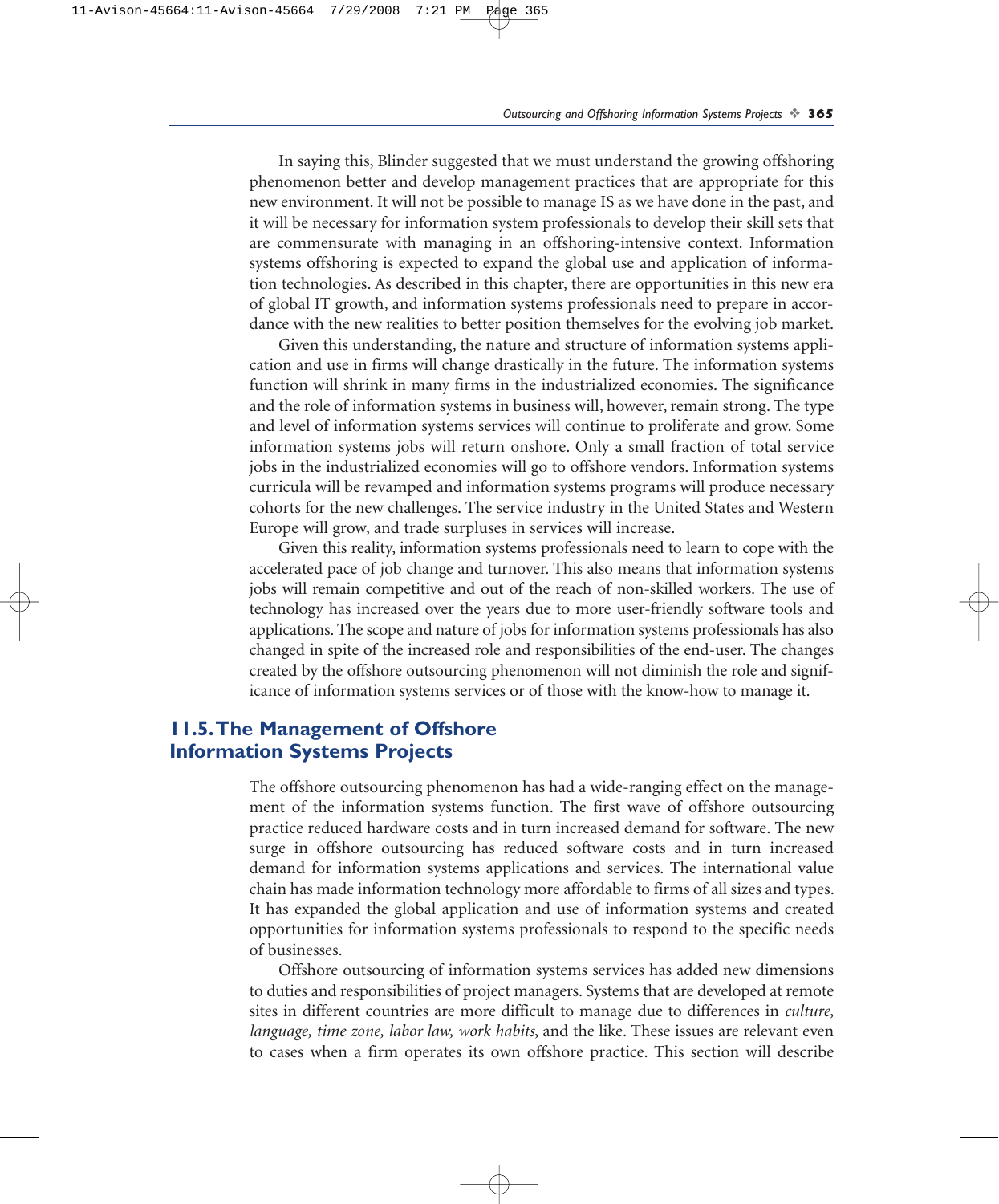specific sets of skills required for the successful management of offshore projects. These skills are listed in Exhibit 11.7 and discussed below. It is important to realize that many of these project management responsibilities are not new, but that they assume increased importance in the era of offshore outsourcing.

# **Exhibit 11.7 Skills Required for the Successful Management of Offshore Projects**

- Contract negotiation and management
- Relationship management
- Risk assessment and management
- Planning and integration
- Business process redesign
- Enterprise needs analysis and testing
- Security and privacy planning

Project managers are often involved with *negotiation and management of contracts* with international vendors for the delivery of information systems services. Many firms have their legal division draw and finalize these offshore contracts. However, project managers play a crucial role in identifying and outlining information needs for these offshore contracts. In this process, project managers often interact directly with offshore vendors to negotiate and clarify responsibilities. Communication skills and clear understanding of the culture and language of offshore vendors are essential to successful negotiation.

Project managers are responsible for the development and *management of relationships* between their team members and offshore service providers. Routine and effective collaboration and interaction between client and vendor teams is heavily influenced by relationship management. While it is necessary to have responsibilities outlined in a contract, it is essential to establish a good relationship to facilitate effective collaboration. Relationship management is influenced by a clear understanding of culture, language, and the habits of offshore providers.

Chapter 10 described the importance of risk assessment and management for information systems projects. Section 11.3 above outlines and discusses potential risks associated with offshore outsourcing of information systems activities. *Risk assessment and risk management* of offshore projects is especially difficult. For example, risks associated with local politics, natural disaster, and communication and network infrastructure in offshore locations are more difficult to assess and manage. Project managers must plan for disaster recovery and backup provisions in locations outside the vendor country.

Systems *planning and integration* also takes a new dimension in offshore outsourcing practice. This may turn out to be a critical problem if the outsourcing firm reduces internal expertise to the point that planning and integration of information systems services becomes dependent on outside vendors. Project managers must carefully assess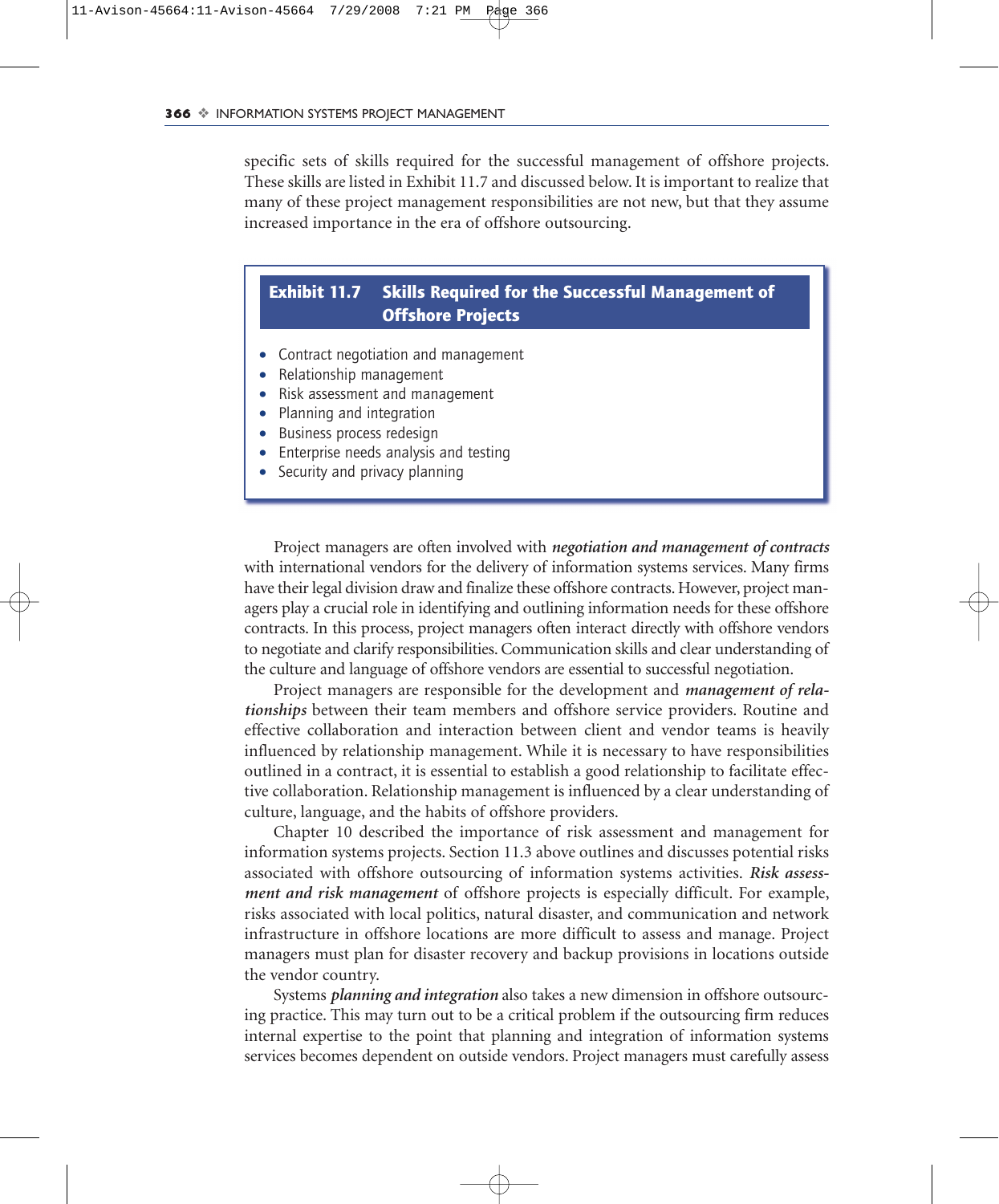and retain internal expertise in order to plan and integrate information systems needs in alignment with organizational goals and objectives. This includes expertise to *redesign business processes* to reap the benefits of offshore provision. Information systems innovation inherently requires careful analysis of business processes and often leads to the redesign of these processes.

11-Avison-45664:11-Avison-45664 7/29

Chapter 2 describes how important it is for project managers to realize and understand business goals and objectives. As mentioned earlier, there is a need to retain, mentor, and manage employees that are business savvy and have technical competency. That skill set is always needed for *enterprise needs analysis and testing* of information systems that are developed by vendors outside the organization. Some information systems needs analysis requires intimate knowledge of business operations and intelligence. Firms are sensitive about their business knowledge and intelligence, and the cost of retaining internal expertise for needs analysis and testing is well justified in the long term.

*Security and privacy* continues to be an important issue for the individual and organization. Issues of security and privacy have assumed greater importance in recent years on priority lists of information systems executives and project managers. These issues continue to pose challenges for management because the technology continues to grow and information systems applications continue to expand. That is true even in cases where a firm develops and maintains its entire information systems services. Offshore outsourcing of these activities will amplify challenges to secure the information systems and keep private personal information.

As mentioned earlier, the effect of offshore outsourcing information systems activities is wide ranging, for both the individual and the organization. The range of effects for the individual includes *career, skills, relationships, privacy*, and other considerations. The range of effects for the organization includes *intelligence, knowledge, human expertise, security*, and the like. A great deal of offshore outsourcing that has already taken place has been to English-speaking countries such as India. However, a common language does not mean common culture, habit, procedure, law, environment, and the like. Communications consist of a great deal more than language. Firms and organizations have begun to realize that a common language does not eliminate communication difficulties. That is why it is critical for management to develop and retain individuals who clearly understand the business and are competent in technology application.

In a recent article published in the *Journal of the Association for Information Systems* (cited in the bibliography at the end of this chapter), Gordon Davis and colleagues suggest that management must always retain the ability to anticipate and monitor technological change. These changes are because of technology growth or those that a vendor makes to the technology applications. Many organizations have realized after offshoring their information systems practices that they need to monitor changes in technology and to evaluate new developments in hardware and software independently. Appraising new developments becomes more difficult as a firm increases its offshore practice and salespersons redirect their marketing and promotional efforts toward outside vendors. Salespersons have traditionally been a useful outside source for providing information about new developments in hardware and software. These outside links will gradually disappear because the offshoring client is no longer a potential customer.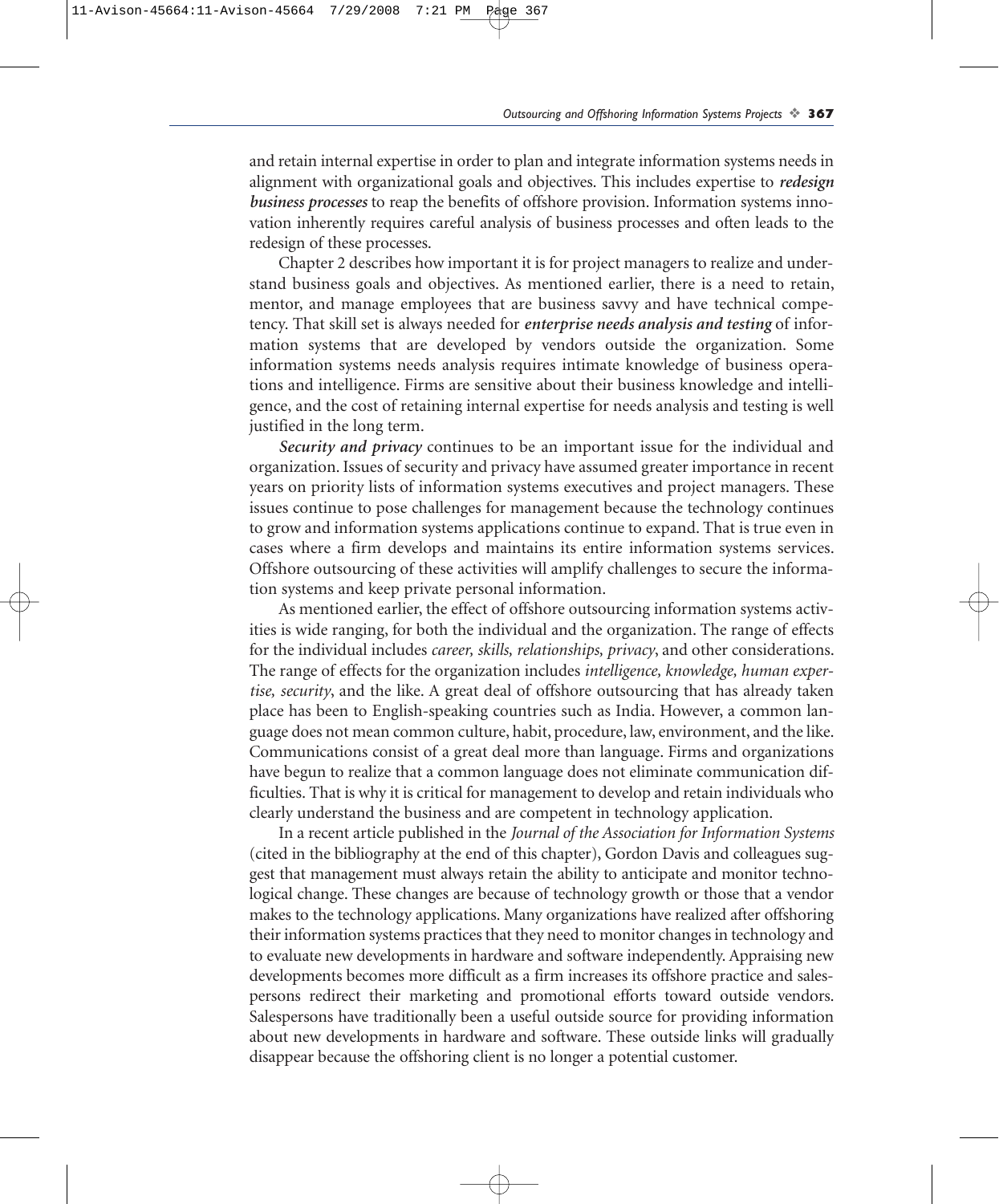Many of the issues associated with offshore outsourcing were not initially apparent to the management of information systems services. The opening case in this chapter illustrates some of the nuances presented by offshore outsourcing practice. The offshoring phenomenon is still at its early stage. Management must continually monitor and observe experiences gained by the firm and by others outside. Information systems professionals have long realized the need for ongoing improvement and self-learning. Management must encourage and support self-learning by employees.

Information systems curricula at universities increasingly emphasize the need for "learning to learn." It is not possible to learn everything about technology and its management in the classroom or through a degree. Information systems graduates need to continue developing their technical and managerial skills after graduation. Continual improvement and self-learning provide opportunities for career enhancement. Information systems professionals must be able to retool quickly to take advantage of new developments and add value to their organization. Demand for skilled information systems people has been and continues to be strong. Exhibit 11.8 lists a few simple but practical hints in this respect.

# **Exhibit 11.8 Hints for Career Enhancement**

- Make self-learning a hobby.
- Observe to learn.
- Listen to learn.
- Ask others for input.
- Learn from mistakes.
- Take time to review your work.
- Develop network.
- Learn about diversity.

# **11.6. Interview With a Project Manager**

What specific factors in your opinion are important to offshore outsourcing of information systems activities?

"We need more time up front to study whether we want to go this route and then whom we might want to go with. If you end up outsourcing those applications that have taken your people a long time to get the kinks out and to get the users to be happy with, you may have a job on your hands. If you ask five different project managers about their experience with offshoring, you probably will get five different responses, and that is because not all applications that have been outsourced are the same and not all providers are the same. When we outsourced our computer applications it took us some time to get our communications straightened with the outside vendor. Now it will be a lot more complicated to outsource our applications to a vendor in another country. That is what I mean by putting time up front to make sure you know what you are doing."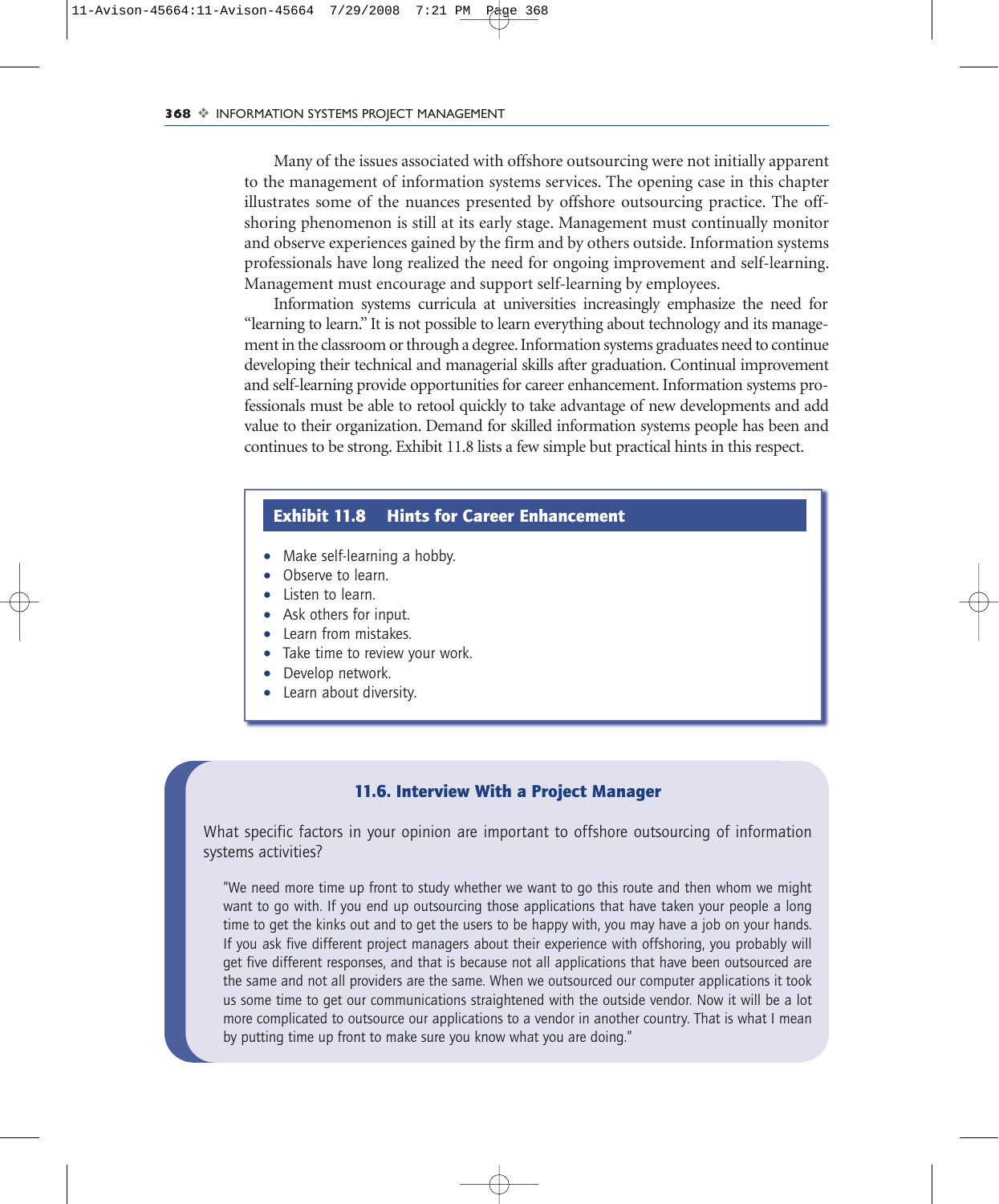11-Avison-45664:11-Avison-45664 7/29/2008 7:21 PM

What are the implications of offshoring for internal information systems skills and know-how?

"The first thing you will notice is that there are rumors among your staff that jobs are going to be lost and people are going to be let go, and that is a problem. Some of the people will start looking for other jobs. Your skilled and experienced people will find jobs quickly. You may end up with a serious problem when you lose your experienced and skilled people. For example, if you plan to keep 50% of your people, you may end up keeping the 50% you don't want."

What is in your opinion the best strategy to avoid that kind of personnel problem? What is the best strategy to avoid losing good people in a situation like that?

"I don't know about the best strategy. Your skilled people are the most valuable resource that you have, and you must do what you can to protect and keep them. Timely and truthful communication always helps. You need to let people know what decisions are being made and why those decisions are important to the long-term goals of the information systems division. You also want to let people that you want to keep know that in the event that some jobs are offshored, you intend to keep them. It all depends on how extensive your organization's offshore plans are."

What are the legal and procedural challenges posed by offshore outsourcing of information systems services?

"There are a lot of details in writing a contract with outside vendors, and it is best to leave that to legal people in the organization. As a project manager, you should be aware of the principles involved and you should be clear about responsibilities. You want to be clear about responsibilities of your team and those of the vendor. That should be clear in the contract. Once we had a contract with an outside vendor and every time we had an issue and needed clarification from the contract it was difficult. Our main problem was about user support responsibilities. We lived through the contract terms but revised it next time it was renewed. It is important to keep records of issues as they come up."

Do you think your users will blame offshore providers for information systems problems?

"That depends on how much the users think the outside provider is responsible for. That is why it is important to make things clear in the contract and also to let users know who is responsible for what. Ultimately, there are some responsibilities that you don't want to offshore. Whatever you pick up that others do not will gain you support among users."

What are those responsibilities that you do not want to offshore? Can you give an example?

"Those are the kind of responsibilities that involve intelligence and the internal workings of the organization. For example, if your internal communication and information sharing is primarily done by email, you may not want to offshore your email services. People tend to say a lot by email, and it accumulates."

What in your opinion are important differences in the evaluation of offshore versus in-house services?

"The evaluation of offshore services is linked to the terms of the contract. You want to make sure what is contracted is delivered in good time and with quality. There is also the quality of interaction with employees of the offshore service providers. Development and management of those relationships are important, and it is up to both sides to make it work."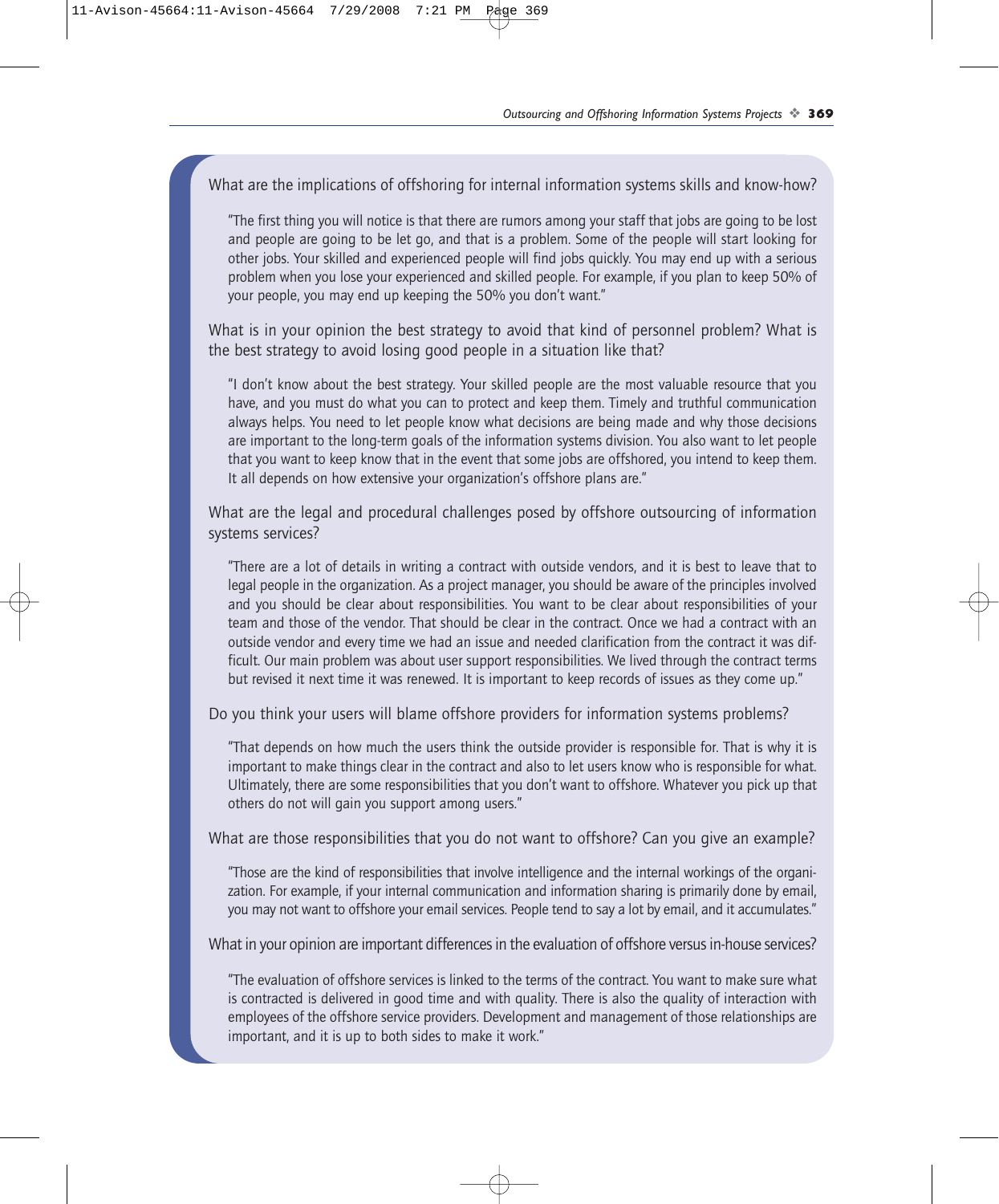# **11.7. Chapter Summary**

Offshore outsourcing of information systems activities is based on transaction-cost economics. Firms have always looked for ways to reduce costs of producing goods and delivering services. Although some information systems costs such as hardware, software, and communications networks have steadily declined over the years, other costs such as human expertise, maintenance, and security have gradually increased. This has resulted in a net increase for the overall cost of information systems services. In response to cost pressure, firms have in recent years adopted two important strategies: (1) Outsource information systems activities or in some cases the entire function, to national vendors, and (2) offshore information systems services to global vendors.

The outsourcing and offshoring phenomena have had important effects on the management of technology in general and on project management in particular. Probably the most important impact of outsourcing and offshoring for information systems professionals has been on the job market and skills. The outsourcing trend resulted in significant employee turnover. In most cases, laid-off employees were hired by vendors in need of skilled workers. Ultimately, outsourcing increased the demand for information systems services and thus professionals. The need for information systems professionals grew to the point that there was a shortage of skilled workers in the United States and Western Europe.

The offshoring trend, on the other hand, has affected the job market and skills somewhat differently. Information systems jobs as well as services have been offshored to vendors in locations outside the United States and Western Europe. Many of the more routine information systems activities have been offshored, and the number of current jobs has been reduced. The jobs that remain in the United States and Western Europe require higher skills: increased business knowledge, systems analysis, project management, communication, and the like. As with outsourcing, offshoring has made information systems more affordable, once again increasing the overall demand for information systems services.

While outsourcing and offshoring have similar characteristics, they differ in several ways. Probably the most important distinction between outsourcing and offshoring stems from the role of culture in vendor nations. Understanding local culture as well as labor law, work environment, habits, and the like are important to the success of offshore projects. Negotiation and relationship management are important new responsibilities for information systems executives and project managers. Team development, communication, quality control, risk analysis, planning, and security and privacy assume a new emphasis in the project development process.

Offshoring has replaced many of the previous job and career opportunities with new ones, making it necessary for information systems professionals to retool in order to take advantage of new possibilities. Self-learning and ongoing improvement that have been important traits of information systems professionals assume even greater importance. Information systems professionals must quickly adapt to changing realities in order to add value to their organizations. The "learning to learn" idea has become more important than ever for information systems programs and students.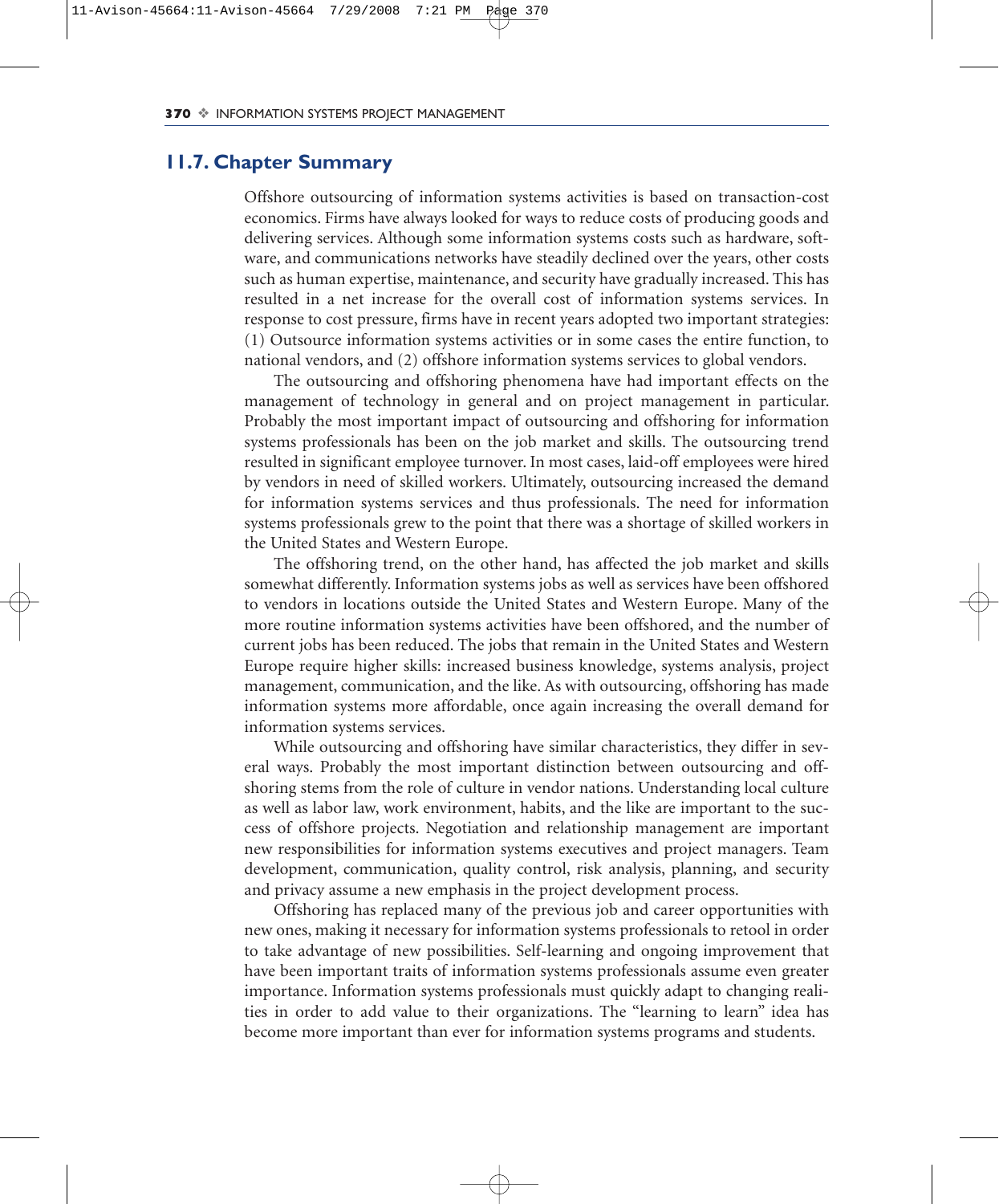In summary: Efforts to reduce costs will continue; many current jobs will be lost to offshore locations; higher paying new jobs will be created that require higher skills; value-added principle continues to be the key; new realities require new thinking and new expertise; negotiation, innovation, business knowledge, communication, analysis, relationship, and diversity management assume greater importance. Global need for information systems services will continue to grow, creating opportunities and challenges for the information systems profession.

# **DISCUSSION QUESTIONS**

- 1. This chapter has argued that technology, in and of itself, does not provide value and that human–computer interaction generates value. What do you think of this assertion? Would offshore outsourcing of information systems services alter the effect of human–computer interaction as we know it?
- 2. Discuss the role and impact of offshore outsourcing on organization innovation and know-how. Take a long-term view of this issue and describe the role of management in the outcome.
- 3. The provision of information systems services continues to provide unique opportunities and challenges to the management of these technologies. Organization and user expectations are said to pose challenges and provide opportunities at the same time. Discuss how you would reconcile this apparent conflict. In what ways does offshore outsourcing of information systems services alter these challenges and opportunities?
- 4. Search the Web to find out more about some of the more successful offshore vendors such as Wipro, Infosys Technologies, and Tata Consultancy. Prepare a short summary of your findings for class discussion.
- 5. Assume you are the project manager responsible for the development of an integrated corporate-level database system. Top management in your company is concerned about your proposed costs to develop this system and has suggested that you consider offshore outsourcing some of the activities. Describe specifically what developmental activities you would offshore and what activities you would not.
- 6. Consider the opening case to this chapter. What specific suggestions would you offer Peggy Zhu in her current situation? What is the first thing she should do? What changes should she make in her daily work? How should she go about measuring the success of their offshore decision?
- 7. What risks other than the ones described in this chapter would you suggest might affect the offshore outsourcing of information systems projects? What methods would you use to assess those risks?
- 8. Is user involvement important to the success of offshore outsourcing information systems activities? How would you involve users in the design and development of offshored information systems projects?
- 9. Consider the following scenario. You are the project manager for the development of a corporate-level system such as the one mentioned above under Question 5. You were not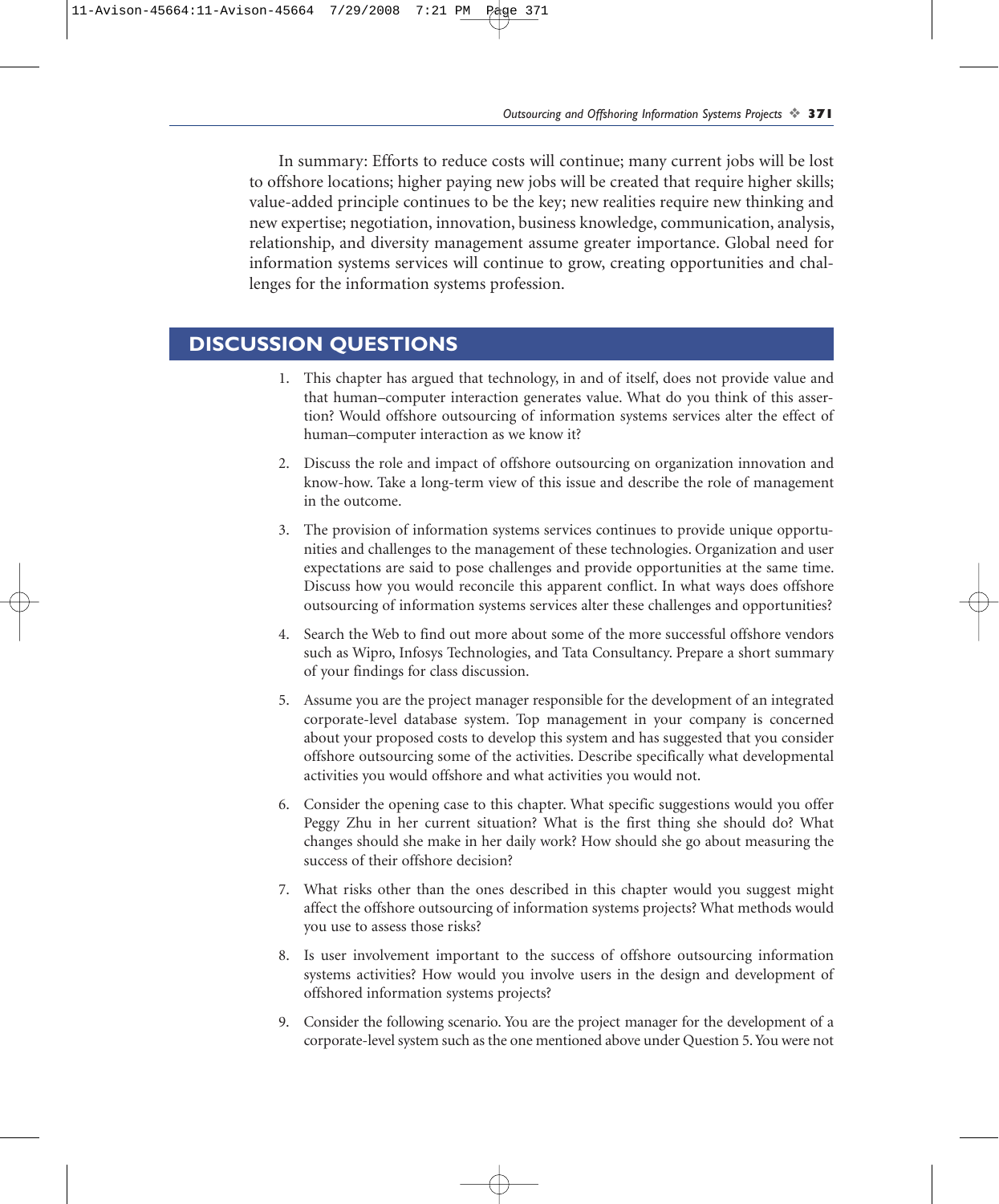in favor of the decision to offshore those activities, and neither were your information systems personnel. The contract is final and you have been asked by the top management to facilitate user involvement with the development of this project. Describe your plans for doing that. With what activities, if any, would you involve the users and why?

10. This chapter suggests that common language does not mean common culture, habit, procedure, law, environment, and the like. It argues that communication is a great deal more than just the language and that common language does not eliminate communication difficulties. Discuss.

# **EXERCISES**

- 1. A widely used method of measuring information systems success is that of user satisfaction. You have recently contracted the development of one of your projects with an offshore provider in India. You need to identify factors that are important to users of that system. Identify critical success factors that you see as important to the users of that system. What is a good method to (a) identify those factors and (b) verify them to make sure they are important?
- 2. Schedule an interview with a project manager who has been involved with offshore outsourcing of information systems projects. Prepare a set of questions that include expected and unexpected difficulties, risks, personnel issues, quality control, and user response. Ask this project manager what is the one thing that he or she would do in any future offshore projects.
- 3. Search and find an article that argues in favor of offshore outsourcing information systems services and one article that argues against such decisions. Based on your reading of these two articles, prepare a table to compare and contrast the points in favor and against offshore outsourcing of information systems activities.
- 4. Refer to the interview with a project manager at the end of this chapter and list two points that you strongly agree with in the interview. Is there a point that you strongly disagree with in the interview?
- 5. As described in this chapter, Wal-Mart, the largest retailer in the world, runs its information systems operation entirely in-house. They also have an extensive training program that helps them develop and retain human expertise. Search and find information that describes Wal-Mart's information systems training strategy. What is unique about their training? How does it help them retain their information systems experts?
- 6. Offshore outsourcing of information systems services could potentially affect human expertise and organization know-how. To what extent can organizations afford to lower internal expertise? This chapter suggests that human expertise in planning and integrating information systems must be retained internally. Search and find articles that support or oppose that contention.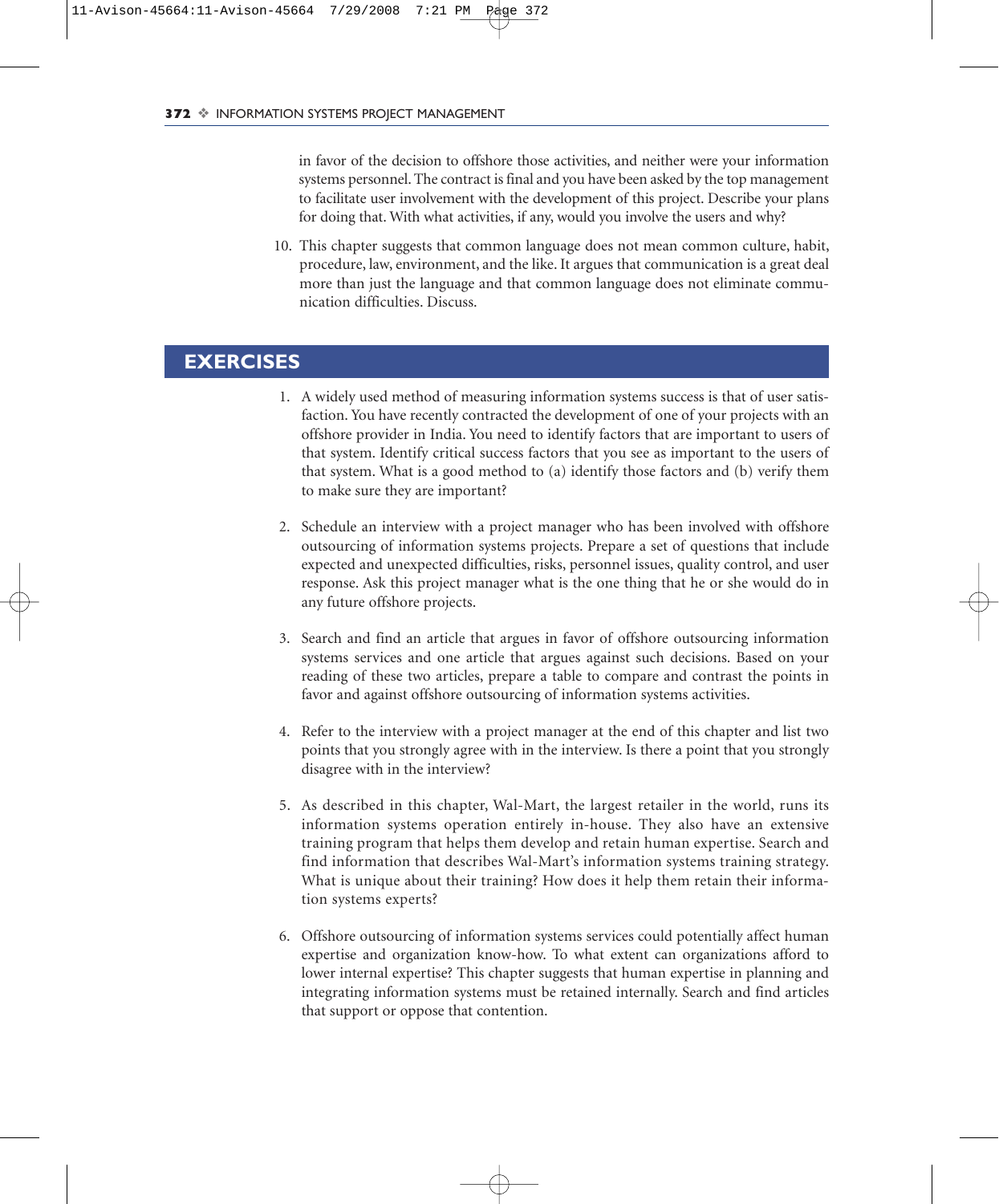# APPENDIX TO CHAPTER 11: BELTECH INCORPORATED

## **Background**

11-Avison-45664:11-Avison-45664 7/29/2008 7:21 PM

Beltech Incorporated (BI) is a small firm that develops global positioning system (GPS) devices. BI's last year's sales were \$3.1 million with a profit of \$200,000. BI has a market share of 1% in a fiercely competitive market. BI's strategic goal is to gain an additional 2% in market share over the next 2 years. Like their competition, all of BI's products are proprietary in nature, using both proprietary software and hardware.

## Management

The firm has 18 employees with a small team of highly skilled engineers who develop the hardware and software for their products. Many of the functions of the firm such as payroll and marketing are outsourced to other firms who have the professional knowledge to support BI. BI is committed toward developing high-quality products. This is a necessary requirement due to strong competition from larger firms. BI promotes innovation and looks for ideas from all team members.

### Potential Opportunity

Recently, one of the employees presented an idea to management to use nonproprietary equipment for the basis of an innovative GPS product. The idea is to use common small, handheld computers as a medium for GPS hardware. This would provide an advantage because, for the most part, the software and hardware is already developed. This would also provide opportunities for a less expensive GPS and perhaps a quicker development cycle.

## PM Assignment

BI has assigned their project manager (PM) the responsibility to complete a feasibility study of the suggested product. The PM will need to perform research in order to complete the feasibility study. The PM will also need to coordinate within the company as well as their outsourcing partners to gain enough input for a comprehensive feasibility study. Additionally, some research will need to be performed to see how well the firm could utilize industry standard equipment and which firms would best welcome a partnership with BI.

## PM Research

The PM has found that there is a mature Personal Digital Assistant (PDA) market with a small computer that would be ideal for BI to base a hybrid device on. There are several good hardware manufacturers willing to partner with BI. There are two very good operating systems (OS) available for PDAs from which to choose. One OS is provided by Microsoft and is well supported. The second OS is just as robust and possibly the dominant PDA OS, which is provided by Palm. Both of the OSs are very mature with strong support from their prospective companies, who are both willing to partner with BI. The PM has also determined that the product can be developed in

*(Continued)*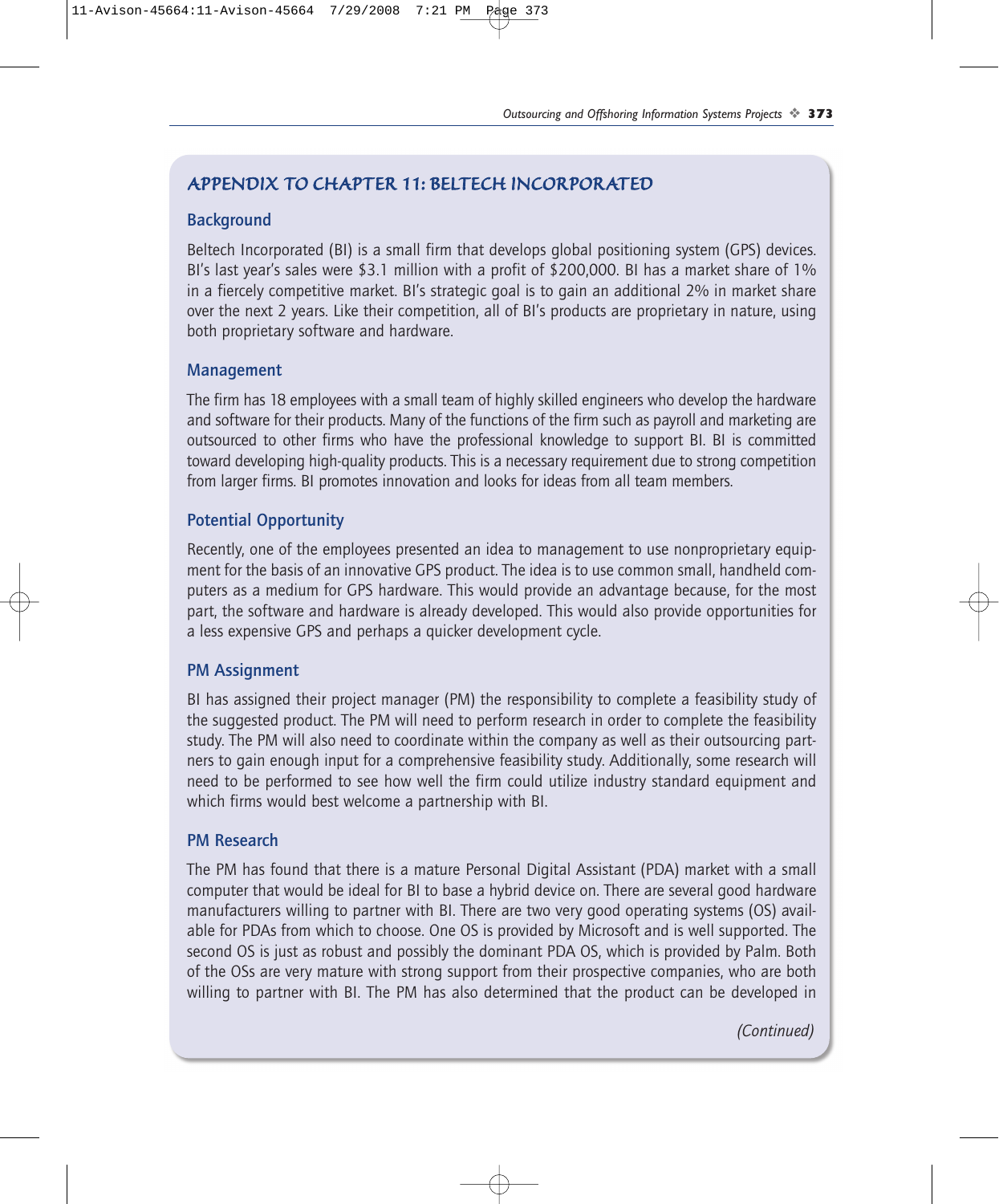# (Continued)

about 20% of the time a usual product requires. This indicates significant development savings. The device's projected retail price will also be cost effective in comparison to current GPS products and will offer additional functionality above the standard GPS. An additional bonus has been found in the fact that there is strong potential for third-party programmers to develop applications for the new hybrid device, allowing unprecedented opportunities for software development and growth. The major obstacle is the potential that the new product may cause significant loss of sales to their current product line. To accomplish BI's strategic goal toward market share, BI will need to be willing to gamble away their current product line for the new hybrid product. There is also a concern that BI's competitors may be working on a similar product.

## Management Decision

The PM has identified several opportunities for a new product to facilitate strategic growth for BI. There is high risk involved. However, there is also good potential in exceptional success of the new product. The risk of erosion to the current product line is found to be acceptable. There is also the risk that BI's competitor may be working on a similar device. BI needs to be first on the market with a hybrid device or face the possibility of being forced out of business.

In summary, BI's management has decided to move forward with the project. Management is willing to support a new integrated PDA/GPS device, even at the risk of strong erosion of their current product line. It is anticipated that BI would gain strategic market share in the GPS market if they are first to market a quality hybrid device.

# APPENDIX TO CHAPTER 11: DISCUSSION QUESTIONS

- 1. Did the project manager perform sufficient research for the feasibility study to complete the assignment?
- 2. Should Beltech's management have used a larger project team and gather more information because of the impact the project could have on the company's core competency and products?
- 3. What do you think are the project manager's tools for conducting this important assignment?
- 4. Should the project manager have created and delivered more documents than the feasibility document mentioned?
- 5. Present cases for (a) in-house development, (b) outsourcing, and (c) offshoring some or all of the company's technology activities.
- 6. Role-play a discussion between the project manager with an outsourcing supplier and an offshoring supplier who both wish to "get the contract."
- 7. Search the Web for information about the Palm versus Microsoft operating system for the products mentioned. Provide a table of comparison.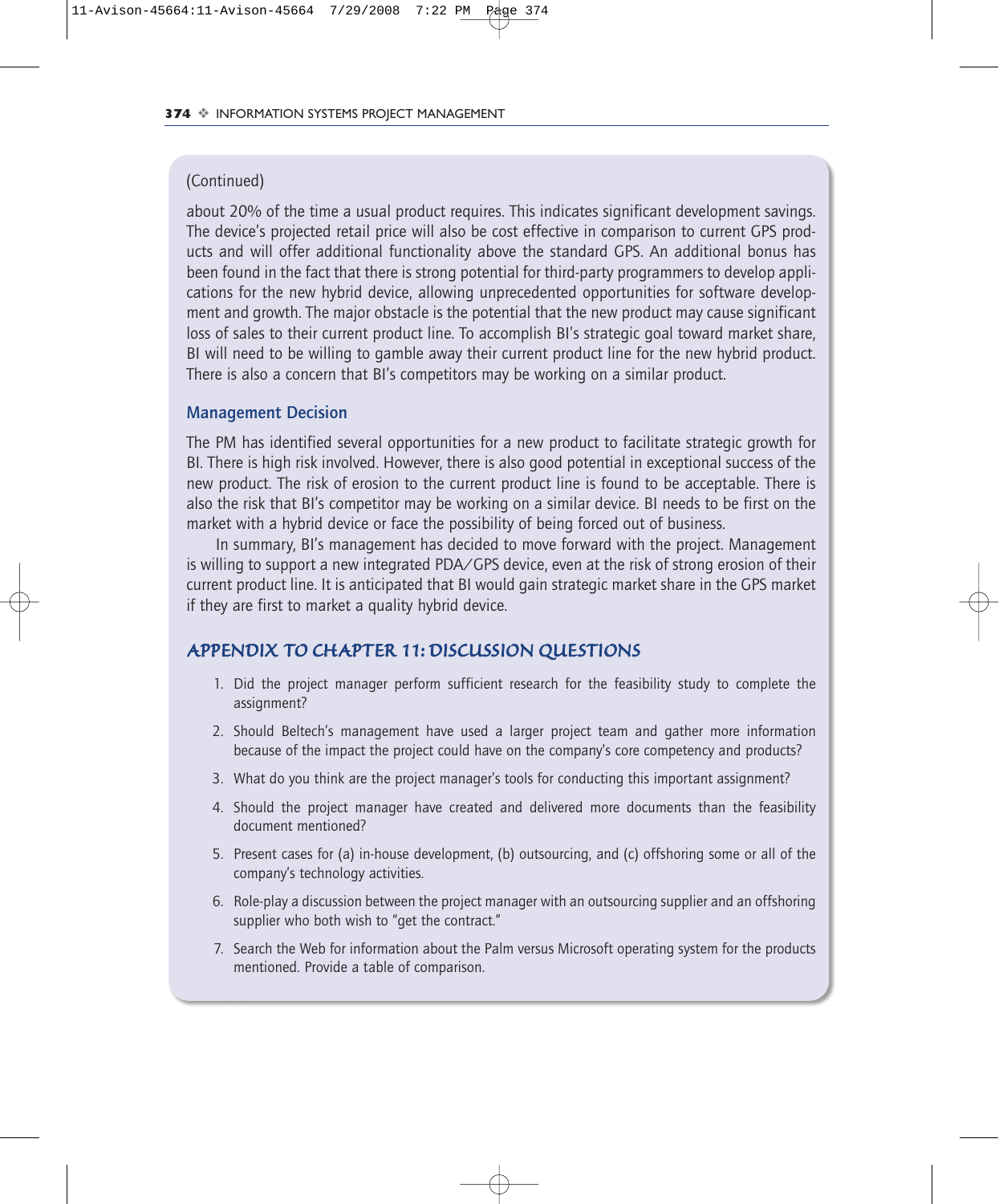# **BIBLIOGRAPHY**

- Aspray, W., Mayadas, F., & Vardi, M. Y. (Eds.). (2006). *Globalization and offshoring of software: A report of the ACM job migration task force.* New York: Association for Computing Machinery. Available online at http://www.acm.org/globalizationreport
- Association for Computing Machinery. (2005, March). ACM task force sharpens focus on IT globalization. *Member Net*, (4), 1.
- Blinder, A. S. (2006, April/May). Offshoring: The next industrial revolution? *Foreign Affairs, 85*(2).
- Carmel, E., & Agarwal, R. (2002, June). The maturation of offshore sourcing of information technology work. *MIS Quarterly Executive, 1*(2).
- Davis, G. B., Ein-Dor, P., King, W. R., & Torkzadeh, G. (2006). IT offshoring: History, prospects and challenges. *Journal of the Association for Information Systems*, *7*(11).
- Dibbern, J. (2004). Information systems outsourcing: A survey and analysis of the literature. *DATA BASE for Advances in Information Systems, 35*(4).
- Djavanshir, G. R. (2005, November/December). Surveying the risks and benefits of IT outsourcing. *IT Pro* (published by IEEE Computer Society), 32–37.
- Hirschheim, R. A. (2004). Information systems outsourcing: A survey and analysis of the literature. *ACM SIGMIS Database, 35*(4).
- Hirschheim, R. A., Heinzl, A., & Dibbern, J. (Eds.). (2006). http://www.amazon.com/ Information-Systems-Outsourcing-Perspectives-Challenges/dp/3540348751/ref=sr\_1\_2/ 104-8528252-2507904?ie=UTF8&s=books&qid=1178014569&sr=1-2. Heidelberg, Germany: Springer.
- King, W. R. (1994, Fall). Strategic outsourcing decisions. *Information Systems Management, 11*(4), 58–61.
- King, W. R. (2004, Fall). Outsourcing and the future of IT. *Information Systems Management, 21*(4).
- King, W. R., & Malhotra, Y. (2000, September). Developing a framework for analyzing IS sourcing. *Information and Management, 37*(6), 323–334.
- King, W. R., & Torkzadeh, G. (2008, June). Information systems offshoring: Research status and issues. *MIS Quarterly, 32*(2), 205–225.
- Matloff, N. (2004, November). Globalization and the American IT worker. *Communications of the ACM, 47*(11).
- Overby, S. (2003). The future of jobs and innovation. *CIO*, December 15.
- Rottman, J., & Lacity, M. (2006, Spring). Proven practices for effectively offshoring IT work. *Sloan Management Review, 47*.
- Wang, T. G. (2002). Transaction attributes and software outsourcing success: An empirical investigation of transaction cost theory. *Information Systems Journal, 12*.